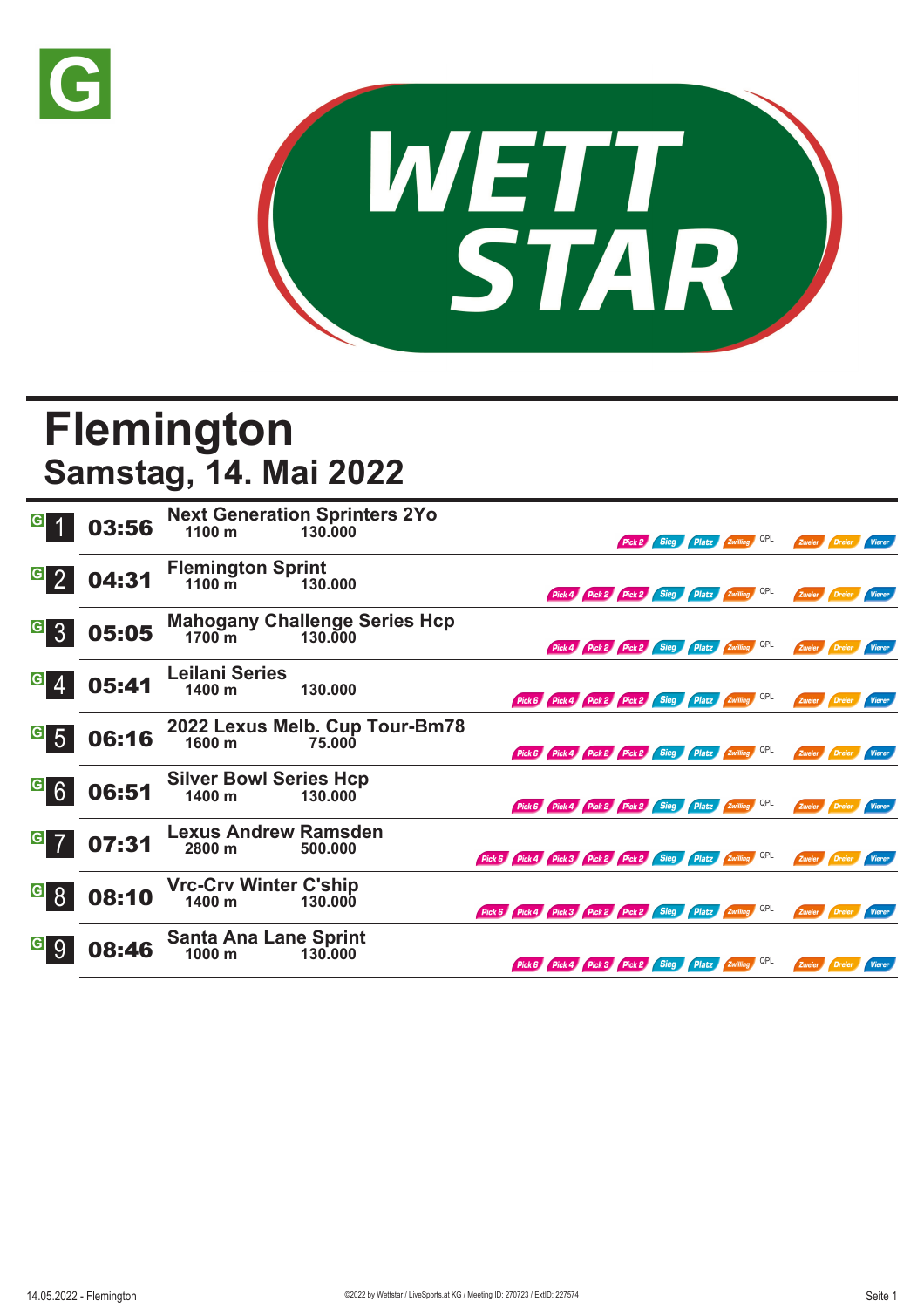| $\mathbf{W}$ ani $\mathbf{V}$ of an $\mathbf{F}$ is the fig                                                                                                                                                                                                                                                                                                                                                                                                                           |                                                                                                                                                |                                                                                                                                                                                                                                                                                                                                                                                  |                                                                                                               |                                                                                                                                                                                                                                                                                                                                                                                                                            |                                                                                                                                 |                                                                                                                                                                                                                                                                                                                                                                                                          |                                                                                                                                                   |                                                                                                                                                                                                                                                                                                                                                                                                                               |                       |
|---------------------------------------------------------------------------------------------------------------------------------------------------------------------------------------------------------------------------------------------------------------------------------------------------------------------------------------------------------------------------------------------------------------------------------------------------------------------------------------|------------------------------------------------------------------------------------------------------------------------------------------------|----------------------------------------------------------------------------------------------------------------------------------------------------------------------------------------------------------------------------------------------------------------------------------------------------------------------------------------------------------------------------------|---------------------------------------------------------------------------------------------------------------|----------------------------------------------------------------------------------------------------------------------------------------------------------------------------------------------------------------------------------------------------------------------------------------------------------------------------------------------------------------------------------------------------------------------------|---------------------------------------------------------------------------------------------------------------------------------|----------------------------------------------------------------------------------------------------------------------------------------------------------------------------------------------------------------------------------------------------------------------------------------------------------------------------------------------------------------------------------------------------------|---------------------------------------------------------------------------------------------------------------------------------------------------|-------------------------------------------------------------------------------------------------------------------------------------------------------------------------------------------------------------------------------------------------------------------------------------------------------------------------------------------------------------------------------------------------------------------------------|-----------------------|
| Adele Amour<br>Aktolgali<br>Aquagirl<br>Arran Bay<br>Arranmore<br><b>Ashford Street</b><br><b>Atlantic Ocean</b><br>Aurolaa<br>Austrata<br><b>Barretta</b><br><b>Beaufort Park</b><br>Beehunter<br>Begood Toya Mother<br><b>Bella Rouge</b><br>Beltoro<br><b>Biometric</b><br>Blazerro<br><b>Bold Star</b><br><b>Bring The Stars</b><br><b>British Columbia</b><br><b>Butter Chicken</b><br><b>Cardinal Gem</b><br>Carlisle<br><b>Cheerful Moment</b><br>Commands The Field<br>Coolth | 4<br>3<br>8<br>6<br>$\overline{2}$<br>9<br>5<br>5<br>5<br>8<br>8<br>6<br>5<br>8<br>6<br>8<br>3<br>3<br>4<br>6<br>3<br>6<br>$\overline{2}$<br>5 | Daily Bugle<br>Deprivation<br>Don't Change<br>Dosh<br>Doull<br>Duke Of Plumpton<br>Easy Single<br>Edison<br>El Soleado<br>English King<br>Falls<br>Fine Dane<br>Flash Feeling<br>Florent<br>General Firepower<br>Gold Bucket<br>Great Again<br>Gunna Gunna<br>Harmysian<br>He's The Real Deel<br>Hezashocka<br>Highland Jakk<br>Horrifying<br>How Womantic<br>Huffington<br>Hype | 6<br>6<br>9<br>5<br>9<br>8<br>9<br>9<br>3<br>4<br>3<br>8<br>4<br>8<br>5<br>5<br>$\overline{7}$<br>9<br>9<br>5 | I Am Me<br>Ice Pick Nick<br>Impel<br>It's Kind Of Magic<br>Jimmy The Bear<br>Justacanta<br>Kipps<br>Kiss And Cry<br>Kyokushin<br>La Spezia<br>Lady Adelaide<br>Laffalong<br>Lightning Jack<br>Luncies<br>Lyrical Lad<br>Magnaspin<br>Matowi<br><b>Millennial Girl</b><br>Miss Melbourne<br>Moon And Back<br><b>Morning Melody</b><br>Morrissy<br>Morvada<br>Mr Exclusive<br><b>Mystery Shot</b><br><b>Need New Friends</b> | 2<br>6<br>Λ<br>6<br>8<br>5<br>3<br>$\overline{2}$<br>4<br>8<br>5<br>8<br>4<br>$\overline{2}$<br>2<br>2<br>8<br>8<br>8<br>8<br>4 | No Way Ever<br>Not A Brass Razoo<br>Nothing Silly<br>Parure<br>Paul's Regret<br>Petruchio<br>Playing It Safe<br>Point Nepean<br>Ravaged Award<br>Redjina<br>Rock Prophet<br>Royal Signal<br>Rusheen<br>Saigon<br>Sam's Image<br>Sempreinte<br>Sindacato<br>Slipintothis<br>Snowalot<br>Sonora<br>Sound Of Cannons<br>Splendiferous<br>Star Of Chaos<br><b>Starring Role</b><br>Stay Gold<br>Subterranean | 2<br>3<br>8<br>8<br>5<br>3<br>$\overline{7}$<br>$\overline{2}$<br>9<br>6<br>4<br>9<br>6<br>5<br>5<br>7<br>3<br>$\overline{7}$<br>6<br>4<br>8<br>ĥ | Superium<br>The Art Of Flying<br>The Big Buzz<br>The Regiment<br>The Stylist<br>Through Irish Eyes<br>Tilianam<br>Tinandali<br>Tonneofgrit<br><b>Triple Missile</b><br>Tripoli<br>Turn It Up Tommy<br>Twist Of Fury<br><b>Typhoon Harmony</b><br>Umqawa<br>Uptown Jazz<br>Vegas Knight<br>Vespertine<br>Vitruvius<br><b>Volcanic Rock</b><br>Warning<br>Whipcracker Way<br>Winsum<br>Witchfulthinking<br>Young Liam<br>Zoumon | 8<br>6<br>5<br>9<br>9 |
| <b>WANN STARTET IHR JOCKEY / FAHRER</b>                                                                                                                                                                                                                                                                                                                                                                                                                                               |                                                                                                                                                |                                                                                                                                                                                                                                                                                                                                                                                  |                                                                                                               |                                                                                                                                                                                                                                                                                                                                                                                                                            |                                                                                                                                 |                                                                                                                                                                                                                                                                                                                                                                                                          |                                                                                                                                                   |                                                                                                                                                                                                                                                                                                                                                                                                                               |                       |
| Celine Gaudray<br>Craig Williams<br>Ethan Brown<br>Jack Hill<br>Jye Mcneil<br>Matthew Cartwright<br><b>Teodore Nugent</b>                                                                                                                                                                                                                                                                                                                                                             | 5,9                                                                                                                                            | 5,6,8<br>4,5,8,9<br>1,2,3,4,5,6,7,8,9<br>1,4,7<br>1,2,3,4,5,6,7,8,9<br>1,2,3,4,6,8,9<br>4,5,6,8,9                                                                                                                                                                                                                                                                                | Alana Kelly<br>Corv Parish<br>Fred W Kersley<br>Jamie Mott<br>Linda Meech<br>Michael Dee<br><b>Will Price</b> | Damien Thornton                                                                                                                                                                                                                                                                                                                                                                                                            | 3,4,5,6,7,8,9<br>1,2,5,6,7,8<br>4,5,7,8<br>1,3,5,7<br>1,4,5,6,7,8<br>1,3,4,5,6,7,8<br>3,6,8                                     | <b>Brett Prebble</b><br><b>Craig Newitt</b><br>Dean Holland<br>H Coffey<br>Josh Richards<br>Logan Mcneil<br>Patrick Moloney<br>Zac Spain                                                                                                                                                                                                                                                                 |                                                                                                                                                   | 1,2,5,6,7<br>1,2,3,4,5,6,8,9<br>2,3,4,6,8,9<br>3,4,5,6,7,8<br>2,4,5,6,8,9<br>4,5,9<br>2,3,4,5,6,7,8,9<br>4,7,9                                                                                                                                                                                                                                                                                                                |                       |

## **WANN STARTET IHR TRAINER...**

| A & S Freedman                          | 1.7   | Andrew Noblet          | 2,3,4 | Annabel Neasham                   |           | Archie Alexander                  |           |
|-----------------------------------------|-------|------------------------|-------|-----------------------------------|-----------|-----------------------------------|-----------|
| Ben & Jd Hayes                          | 5,8   | <b>Brent Stanley</b>   |       | <b>Chris Calthorpe</b>            |           | Chris Waller                      | 1,2,4,5,6 |
| Ciaron Maher & David Eustac 2,3,5,6,7,9 |       | <b>Clayton Douglas</b> |       | Daniel Bowman                     |           | Danny O'brien                     | 2,4,8     |
| David Brideoake                         | 5.9   | Deanne Taylor          |       | Denis Pagan                       |           | G Richards & D Moyle              |           |
| G Waterhouse & A Bott                   | 4,6,7 | George Osborne         |       | Grahame Begg                      | 1,3,4,6,9 | J T Conlan                        |           |
| Jamie Edwards                           |       | John Molonev           | 3,5,9 | John O'shea                       |           | John Sadler                       | 3,4,7,8,9 |
| K & K Kevs                              |       | K Corstens             |       | K M Elford                        |           | Kris Lees                         |           |
| Leon & Troy Corstens                    | 1,2,3 | Lindsey Smith          | 3,6,8 | M & L Cerchi                      | 6,9       | M & L Kavanagh                    |           |
| M D Hinton                              |       | Matthew Brown          |       | Matthew Dunn                      |           | Michael & Wayne & John Ha         | 6.8       |
| Michael Jones                           |       | Michael Kent           | 4,9   | Michael Moroney                   | 3,7       | Mick Price & Michael Kent Jnr 5,6 |           |
| <b>Mitchell Beer</b>                    |       | N J Harnett            |       | Nick Rvan                         | 1,8       | Nigel Blackiston                  |           |
| Noel Watson                             |       | P G Carev              |       | Patrick Payne                     | 2,5,6,8   | Paul Preusker                     |           |
| Peter Chow                              | 8     | Peter Gelagotis        |       | Peter Jolly                       |           | <b>Phillip Stokes</b>             | 5,6,8,9   |
| R Griffiths & M De Kock                 | 3,6   | R J Besanko            |       | Robbie Laing                      |           | Robert Hickmott                   | 3,5,7     |
| S R Fisher                              |       | Saab Hasan             |       | Simon Ryan                        |           | Simon Zahra                       |           |
| T & C Mcevov                            | 5,6   | Tony Noonan            | 4,6   | Trent Busuttin & Natalie Youn 1.2 |           | Wendy Kelly                       |           |
|                                         |       |                        |       |                                   |           |                                   |           |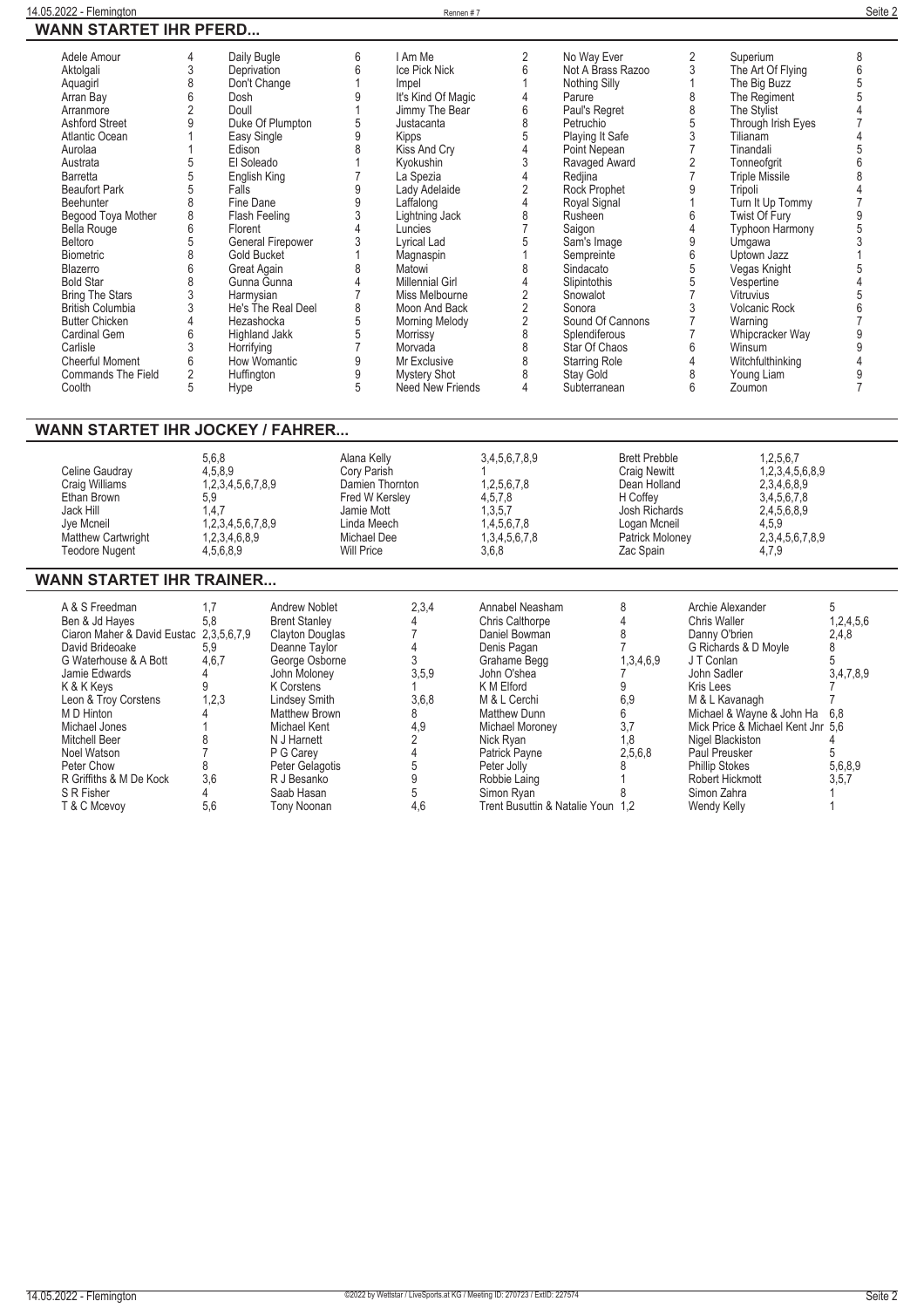|                                 | 14.05.2022 - Flemington                                                                                               | Rennen #1                                                  | Seite 3 |
|---------------------------------|-----------------------------------------------------------------------------------------------------------------------|------------------------------------------------------------|---------|
| $\overline{\mathsf{G}}$         | 1100 m<br>130.000                                                                                                     | <b>Next Generation Sprinters 2Yo</b><br>Rennpreis: 130.000 |         |
|                                 | 03:56                                                                                                                 |                                                            |         |
| 1100                            | QPL<br><b>Sieg</b><br><b>Platz</b><br>Zwilling                                                                        | Pick 2<br><b>Dreier</b><br><b>Vierer</b><br>Zweier         |         |
| 1<br>57.00<br>Box: 8            | <b>Don't Change</b><br>2j. b W (Holler (Aus) - New Sensation (Aus))<br>Trainer: Nick Ryan<br><b>Jamie Mott</b>        |                                                            |         |
| ML: 5,0                         |                                                                                                                       |                                                            |         |
| Ø<br>∠<br>57.00                 | Nothing Silly<br>2j. b H (Rubick (Aus) - Royal Tower (Aus))<br>Trainer: K Corstens<br>d.<br>K                         |                                                            |         |
| Box: 4<br>ML: 7,0               | <b>Matthew Cartwright</b>                                                                                             |                                                            |         |
| 3<br>57.00                      | <b>Gold Bucket</b><br>2j. b H (Shalaa (Ire) - Methyar (Gb))<br>Trainer: Trent Busuttin & Natalie Young<br>澚           |                                                            |         |
| Box: 10<br>ML: 19,0             | <b>Craig Newitt</b>                                                                                                   |                                                            |         |
| 4<br>57.00                      | <b>Atlantic Ocean</b><br>2j. br H (I Am Invincible (Aus) - My Amelia (Au<br>Trainer: Chris Waller<br>哅                |                                                            |         |
| Box: 7<br>ML: 14,0              | <b>Brett Prebble</b>                                                                                                  |                                                            |         |
| 5<br>57.00                      | <b>Aurolaa</b><br>2j. b/br H (Shalaa (Ire) - Aurora's Star (Aus))<br>Trainer: Simon Zahra<br>Q<br>0                   |                                                            |         |
| Box: 11<br>ML: 19,0             | <b>Damien Thornton</b>                                                                                                |                                                            |         |
| 6<br>57.00                      | <b>Doull</b><br>2j. b H (Snitzel (Aus) - Bulbula (Aus))<br>Trainer: A & S Freedman<br><b>CON</b>                      |                                                            |         |
| Box: 3<br>ML: 36,0              | Jye Mcneil                                                                                                            |                                                            |         |
| 7<br>57.00                      | <b>El Soleado</b><br>2j. b/br W (Toronado (Ire) - Sunnyvale (Ger))<br>Trainer: Robbie Laing                           |                                                            |         |
| Box: 9<br>ML: 13,0              | <b>Linda Meech</b>                                                                                                    |                                                            |         |
| 8<br>57.00<br>Box: 2<br>ML: 8,0 | <b>Magnaspin</b><br>2j. b H (Magnus (Aus) - Luxaspin (Aus))<br>Trainer: Leon & Troy Corstens<br><b>Craig Williams</b> |                                                            |         |
|                                 | <b>Uptown Jazz</b>                                                                                                    |                                                            |         |
| 9<br>57.00                      | 2j. ch W (Deep Field (Aus) - Real Jazz (Ire))<br>Trainer: Michael Jones<br>đ.<br>×                                    |                                                            |         |
| Box: 5<br>ML: 201,0             | <b>Cory Parish</b>                                                                                                    |                                                            |         |
| и<br>55.00                      | <b>Royal Signal</b><br>2j. b S (Epaulette (Aus) - Four Star Princess (<br>Trainer: Wendy Kelly                        |                                                            |         |
| Box: 6<br>ML: 8,0               | <b>Jack Hill</b>                                                                                                      |                                                            |         |
| 55.00                           | <b>Impel</b><br>2j. b S (Impending (Aus) - Exotic (Aus))<br>Trainer: Grahame Begg<br>Ŵ                                |                                                            |         |
| Box: 1<br>ML: 13,0<br>Ergebnis: | <b>Michael Dee</b><br>Quoten:                                                                                         |                                                            |         |
|                                 |                                                                                                                       |                                                            |         |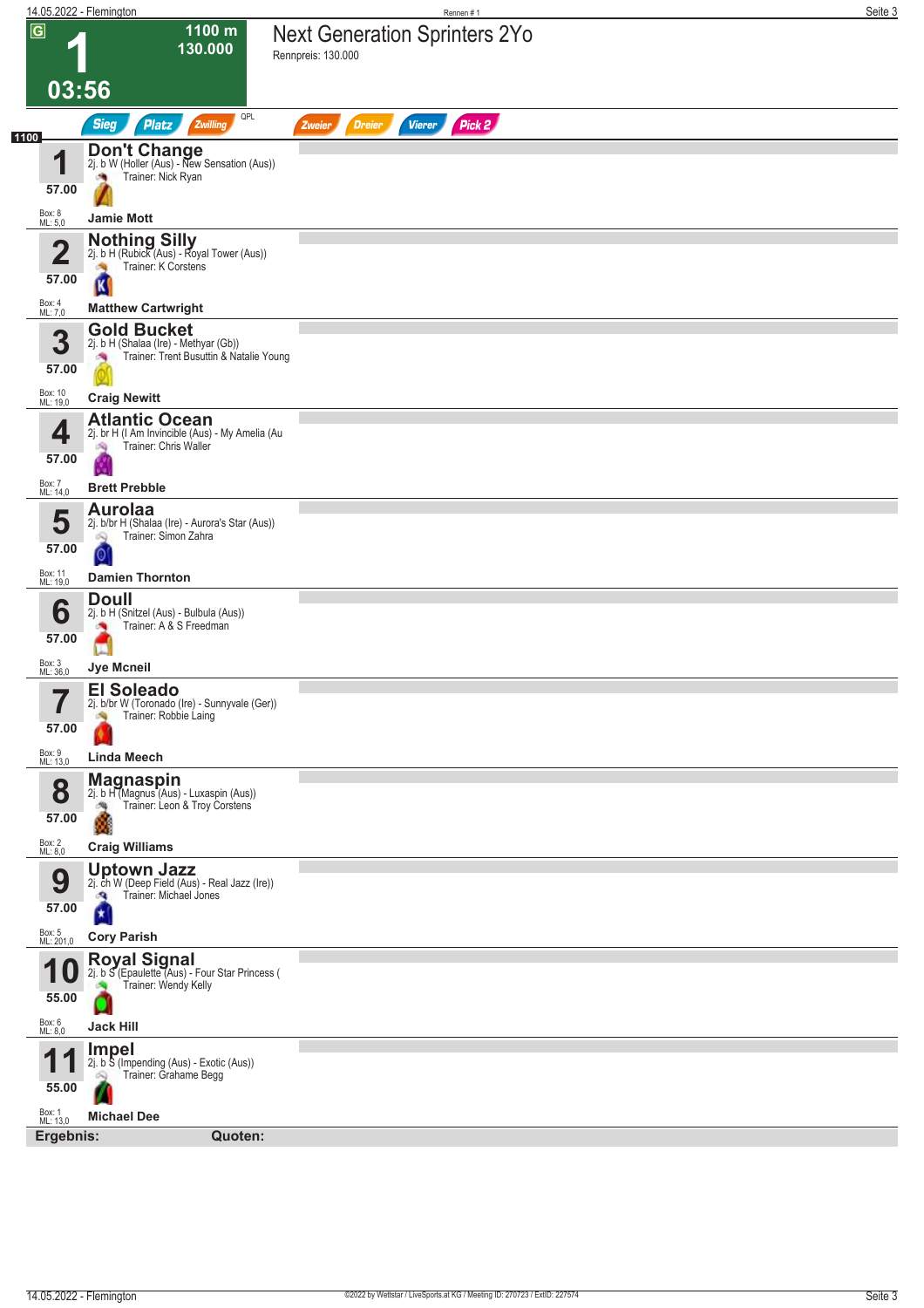| 1100 m<br>$\overline{G}$<br><b>Flemington Sprint</b><br>130.000<br>Rennpreis: 130.000<br>04:31<br>QPL<br>Pick 2 Pick 2 Pick 4<br><b>Sieg</b><br><b>Platz</b><br>Zwilling<br><b>Dreier</b><br><b>Vierer</b><br>Zweier<br>1100<br>I Am Me<br>1<br>3j. b S (I Am Invincible (Aus) - Mefnooda (Aus)<br>Trainer: Ciaron Maher & David Eustace<br>58.00<br>$\bullet$<br>Box: 6<br>Jye Mcneil<br>ML: 501,0<br><b>Morning Melody</b><br>$\overline{\mathbf{2}}$<br>3j. br/bl S (Spill The Beans (Aus) - Holly Bee (<br>Trainer: N J Harnett<br>55.50<br>Box: 5<br>ML: 19,0<br><b>Patrick Moloney</b><br><b>Commands The Field</b><br>3<br>3j. b/br S (Deep Field (Aus) - Egyptian Cross (<br>Trainer: Trent Busuttin & Natalie Young<br>×,<br>54.50<br>Box: 4<br>ML: 39,0<br><b>Craig Newitt</b><br><b>Moon And Back</b><br>3j. br S (Exosphere (Aus) - Bella Heart (Aus))<br>4<br>Trainer: Andrew Noblet<br>æ<br>54.50<br>ŒΙ<br>Box: 3<br>ML: 15,0<br>Dean Holland<br>No Way Ever<br>5<br>3j. br S (No Nay Never (Usa) - Launched (Aus)<br>Trainer: Ciaron Maher & David Eustace<br>54.50<br>Box: 7<br><b>Matthew Cartwright</b><br>ML: 6,0<br><b>Arranmore</b><br>6<br>3j. b/br S (Astern (Aus) - Rathlin Island (Aus))<br>Trainer: Chris Waller<br>Q<br>54.00<br>险<br>Box: 9<br><b>Brett Prebble</b><br>ML: 6,0<br><b>Miss Melbourne</b><br>5<br>3j. b S (Zoustar (Aus) - Miss Tenpins (Nz))<br>Trainer: Danny O'brien<br>×,<br>54.00<br>m<br>Box: 1<br>ML: 6,0<br><b>Damien Thornton</b><br><b>Lady Adelaide</b><br>8<br>3j. b/br S (Adelaide (Ire) - Spanski (Aus))<br>Trainer: Patrick Payne<br>óQ.<br>54.00<br>0<br>Box: 2<br>ML: 9,0<br><b>Josh Richards</b><br>Ravaged Award<br>3j. b/br S (Shamus Award (Aus) - Ravaged He<br>9<br>Trainer: Leon & Troy Corstens<br>54.00<br>ã<br>Box: 8<br>ML: 5,0<br><b>Craig Williams</b><br>Ergebnis: | 14.05.2022 - Flemington | Rennen#2 | Seite 4 |
|---------------------------------------------------------------------------------------------------------------------------------------------------------------------------------------------------------------------------------------------------------------------------------------------------------------------------------------------------------------------------------------------------------------------------------------------------------------------------------------------------------------------------------------------------------------------------------------------------------------------------------------------------------------------------------------------------------------------------------------------------------------------------------------------------------------------------------------------------------------------------------------------------------------------------------------------------------------------------------------------------------------------------------------------------------------------------------------------------------------------------------------------------------------------------------------------------------------------------------------------------------------------------------------------------------------------------------------------------------------------------------------------------------------------------------------------------------------------------------------------------------------------------------------------------------------------------------------------------------------------------------------------------------------------------------------------------------------------------------------------------------------------------------------------------------------------------------------------|-------------------------|----------|---------|
|                                                                                                                                                                                                                                                                                                                                                                                                                                                                                                                                                                                                                                                                                                                                                                                                                                                                                                                                                                                                                                                                                                                                                                                                                                                                                                                                                                                                                                                                                                                                                                                                                                                                                                                                                                                                                                             |                         |          |         |
|                                                                                                                                                                                                                                                                                                                                                                                                                                                                                                                                                                                                                                                                                                                                                                                                                                                                                                                                                                                                                                                                                                                                                                                                                                                                                                                                                                                                                                                                                                                                                                                                                                                                                                                                                                                                                                             |                         |          |         |
|                                                                                                                                                                                                                                                                                                                                                                                                                                                                                                                                                                                                                                                                                                                                                                                                                                                                                                                                                                                                                                                                                                                                                                                                                                                                                                                                                                                                                                                                                                                                                                                                                                                                                                                                                                                                                                             |                         |          |         |
|                                                                                                                                                                                                                                                                                                                                                                                                                                                                                                                                                                                                                                                                                                                                                                                                                                                                                                                                                                                                                                                                                                                                                                                                                                                                                                                                                                                                                                                                                                                                                                                                                                                                                                                                                                                                                                             |                         |          |         |
|                                                                                                                                                                                                                                                                                                                                                                                                                                                                                                                                                                                                                                                                                                                                                                                                                                                                                                                                                                                                                                                                                                                                                                                                                                                                                                                                                                                                                                                                                                                                                                                                                                                                                                                                                                                                                                             |                         |          |         |
|                                                                                                                                                                                                                                                                                                                                                                                                                                                                                                                                                                                                                                                                                                                                                                                                                                                                                                                                                                                                                                                                                                                                                                                                                                                                                                                                                                                                                                                                                                                                                                                                                                                                                                                                                                                                                                             |                         |          |         |
|                                                                                                                                                                                                                                                                                                                                                                                                                                                                                                                                                                                                                                                                                                                                                                                                                                                                                                                                                                                                                                                                                                                                                                                                                                                                                                                                                                                                                                                                                                                                                                                                                                                                                                                                                                                                                                             |                         |          |         |
|                                                                                                                                                                                                                                                                                                                                                                                                                                                                                                                                                                                                                                                                                                                                                                                                                                                                                                                                                                                                                                                                                                                                                                                                                                                                                                                                                                                                                                                                                                                                                                                                                                                                                                                                                                                                                                             |                         |          |         |
|                                                                                                                                                                                                                                                                                                                                                                                                                                                                                                                                                                                                                                                                                                                                                                                                                                                                                                                                                                                                                                                                                                                                                                                                                                                                                                                                                                                                                                                                                                                                                                                                                                                                                                                                                                                                                                             |                         |          |         |
|                                                                                                                                                                                                                                                                                                                                                                                                                                                                                                                                                                                                                                                                                                                                                                                                                                                                                                                                                                                                                                                                                                                                                                                                                                                                                                                                                                                                                                                                                                                                                                                                                                                                                                                                                                                                                                             |                         |          |         |
|                                                                                                                                                                                                                                                                                                                                                                                                                                                                                                                                                                                                                                                                                                                                                                                                                                                                                                                                                                                                                                                                                                                                                                                                                                                                                                                                                                                                                                                                                                                                                                                                                                                                                                                                                                                                                                             |                         |          |         |
|                                                                                                                                                                                                                                                                                                                                                                                                                                                                                                                                                                                                                                                                                                                                                                                                                                                                                                                                                                                                                                                                                                                                                                                                                                                                                                                                                                                                                                                                                                                                                                                                                                                                                                                                                                                                                                             |                         |          |         |
|                                                                                                                                                                                                                                                                                                                                                                                                                                                                                                                                                                                                                                                                                                                                                                                                                                                                                                                                                                                                                                                                                                                                                                                                                                                                                                                                                                                                                                                                                                                                                                                                                                                                                                                                                                                                                                             |                         |          |         |
|                                                                                                                                                                                                                                                                                                                                                                                                                                                                                                                                                                                                                                                                                                                                                                                                                                                                                                                                                                                                                                                                                                                                                                                                                                                                                                                                                                                                                                                                                                                                                                                                                                                                                                                                                                                                                                             |                         |          |         |
|                                                                                                                                                                                                                                                                                                                                                                                                                                                                                                                                                                                                                                                                                                                                                                                                                                                                                                                                                                                                                                                                                                                                                                                                                                                                                                                                                                                                                                                                                                                                                                                                                                                                                                                                                                                                                                             |                         |          |         |
|                                                                                                                                                                                                                                                                                                                                                                                                                                                                                                                                                                                                                                                                                                                                                                                                                                                                                                                                                                                                                                                                                                                                                                                                                                                                                                                                                                                                                                                                                                                                                                                                                                                                                                                                                                                                                                             |                         |          |         |
|                                                                                                                                                                                                                                                                                                                                                                                                                                                                                                                                                                                                                                                                                                                                                                                                                                                                                                                                                                                                                                                                                                                                                                                                                                                                                                                                                                                                                                                                                                                                                                                                                                                                                                                                                                                                                                             |                         |          |         |
|                                                                                                                                                                                                                                                                                                                                                                                                                                                                                                                                                                                                                                                                                                                                                                                                                                                                                                                                                                                                                                                                                                                                                                                                                                                                                                                                                                                                                                                                                                                                                                                                                                                                                                                                                                                                                                             |                         |          |         |
|                                                                                                                                                                                                                                                                                                                                                                                                                                                                                                                                                                                                                                                                                                                                                                                                                                                                                                                                                                                                                                                                                                                                                                                                                                                                                                                                                                                                                                                                                                                                                                                                                                                                                                                                                                                                                                             |                         |          |         |
|                                                                                                                                                                                                                                                                                                                                                                                                                                                                                                                                                                                                                                                                                                                                                                                                                                                                                                                                                                                                                                                                                                                                                                                                                                                                                                                                                                                                                                                                                                                                                                                                                                                                                                                                                                                                                                             | Quoten:                 |          |         |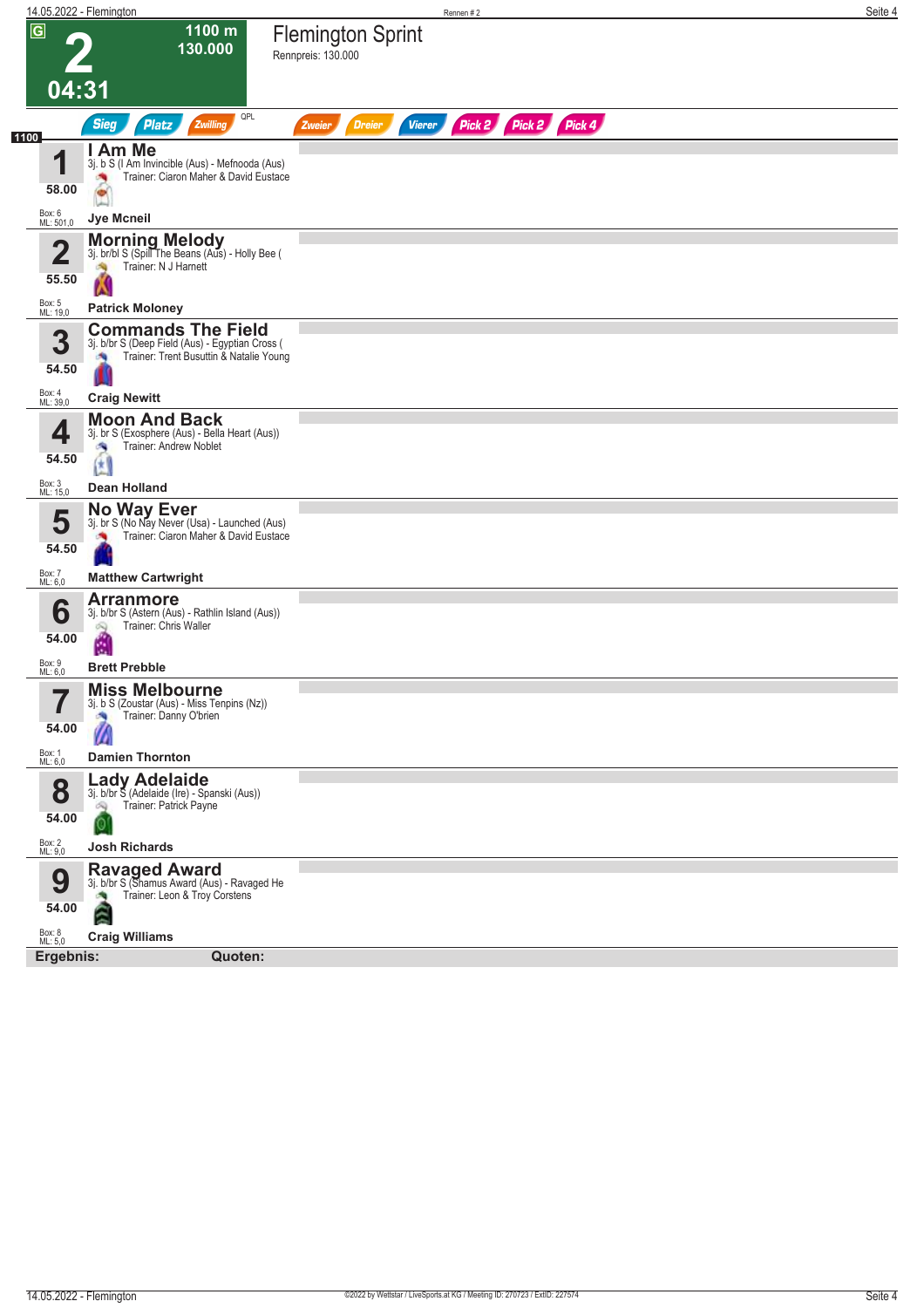|                                  | 14.05.2022 - Flemington                                                                                             |                                                     | Rennen #3               |                  | Seite 5 |
|----------------------------------|---------------------------------------------------------------------------------------------------------------------|-----------------------------------------------------|-------------------------|------------------|---------|
| $\overline{G}$<br>05:05          | 1700 m<br>130.000                                                                                                   | Mahogany Challenge Series Hcp<br>Rennpreis: 130.000 |                         |                  |         |
|                                  | QPL<br><b>Sieg</b><br>Zwilling<br><b>Platz</b>                                                                      | <b>Dreier</b><br>Zweier                             | Pick 2<br><b>Vierer</b> | Pick 4<br>Pick 2 |         |
| 1700<br>1<br>58.00               | <b>Umgawa</b><br>3j. b W (Shamus Award (Aus) - Express Centr<br>Trainer: Leon & Troy Corstens<br>询                  |                                                     |                         |                  |         |
| Box: 7<br>ML: 55,0               | М<br><b>Craig Williams</b>                                                                                          |                                                     |                         |                  |         |
|                                  | <b>Carlisle</b>                                                                                                     |                                                     |                         |                  |         |
| $\overline{\mathbf{2}}$<br>56.50 | 3j. br W (So You Think (Nz) - Cobblestones (A<br>Trainer: John Moloney                                              |                                                     |                         |                  |         |
| Box: 1<br>ML: 7,0                | <b>Jamie Mott</b>                                                                                                   |                                                     |                         |                  |         |
| 3                                | <b>British Columbia</b><br>3j. b W (Vancouver (Aus) - Blowin In The Wind<br>Trainer: Grahame Begg                   |                                                     |                         |                  |         |
| 54.50                            | ۵                                                                                                                   |                                                     |                         |                  |         |
| Box: 9<br>ML: 75,0               | <b>Michael Dee</b>                                                                                                  |                                                     |                         |                  |         |
| 4<br>54.00                       | <b>General Firepower</b><br>3j. b W (Better Than Ready (Aus) - Ekka Ride<br>Trainer: Michael Moroney                |                                                     |                         |                  |         |
| Box: 8<br>ML: 65,0               | Jye Mcneil                                                                                                          |                                                     |                         |                  |         |
| 5<br>54.00                       | Sonora<br>3j. b S (So You Think (Nz) - Spurs And Sashe<br>Trainer: Ciaron Maher & David Eustace                     |                                                     |                         |                  |         |
| Box: 6<br>ML: 6,0                | H Coffey                                                                                                            |                                                     |                         |                  |         |
| 6                                | <b>Aktolgali</b><br>3j. b W (Adelaide (Ire) - La Bahia (Aus))<br>Trainer: Robert Hickmott                           |                                                     |                         |                  |         |
| 54.00<br>Box: 4<br>ML: 17,0      | <b>Patrick Moloney</b>                                                                                              |                                                     |                         |                  |         |
| 7<br>I<br>54.00                  | Flash Feeling<br>3j. b H (Iffraaj (Gb) - Shanzam (Aus))<br>Trainer: John Sadler<br>J.<br>Ш                          |                                                     |                         |                  |         |
| Box: 10<br>ML: 6,0               | <b>Matthew Cartwright</b>                                                                                           |                                                     |                         |                  |         |
| 8<br>54.00                       | <b>Playing It Safe</b><br>3j. ch S (Written Tycoon (Aus) - Factor Of Safe<br>Trainer: Lindsey Smith<br>S.           |                                                     |                         |                  |         |
| Box: 5<br>ML: 26,0               | <b>Will Price</b>                                                                                                   |                                                     |                         |                  |         |
| 9<br>54.00                       | <b>Kyokushin</b><br>3j. b W (Scissor Kick (Aus) - Classic Approach<br>Trainer: George Osborne                       |                                                     |                         |                  |         |
| Box: 11<br>ML: 19,0              |                                                                                                                     |                                                     |                         |                  |         |
|                                  | <b>Alana Kelly</b><br><b>Not A Brass Razoo</b>                                                                      |                                                     |                         |                  |         |
| TU<br>54.00                      | 3j. b S (Darci Brahma (Nz) - So Lyrical (Gb))<br>Trainer: Andrew Noblet<br>囡                                        |                                                     |                         |                  |         |
| Box: 3<br>ML: 13,0               | <b>Dean Holland</b>                                                                                                 |                                                     |                         |                  |         |
| 1                                | <b>Bring The Stars</b><br>3j. br W (Sebring (Aus) - Rollout The Carpet (A<br>Trainer: R Griffiths & M De Kock<br>dQ |                                                     |                         |                  |         |
| 54.00<br>Box: 2<br>ML: 26,0      | Ø<br><b>Craig Newitt</b>                                                                                            |                                                     |                         |                  |         |
| Ergebnis:                        | Quoten:                                                                                                             |                                                     |                         |                  |         |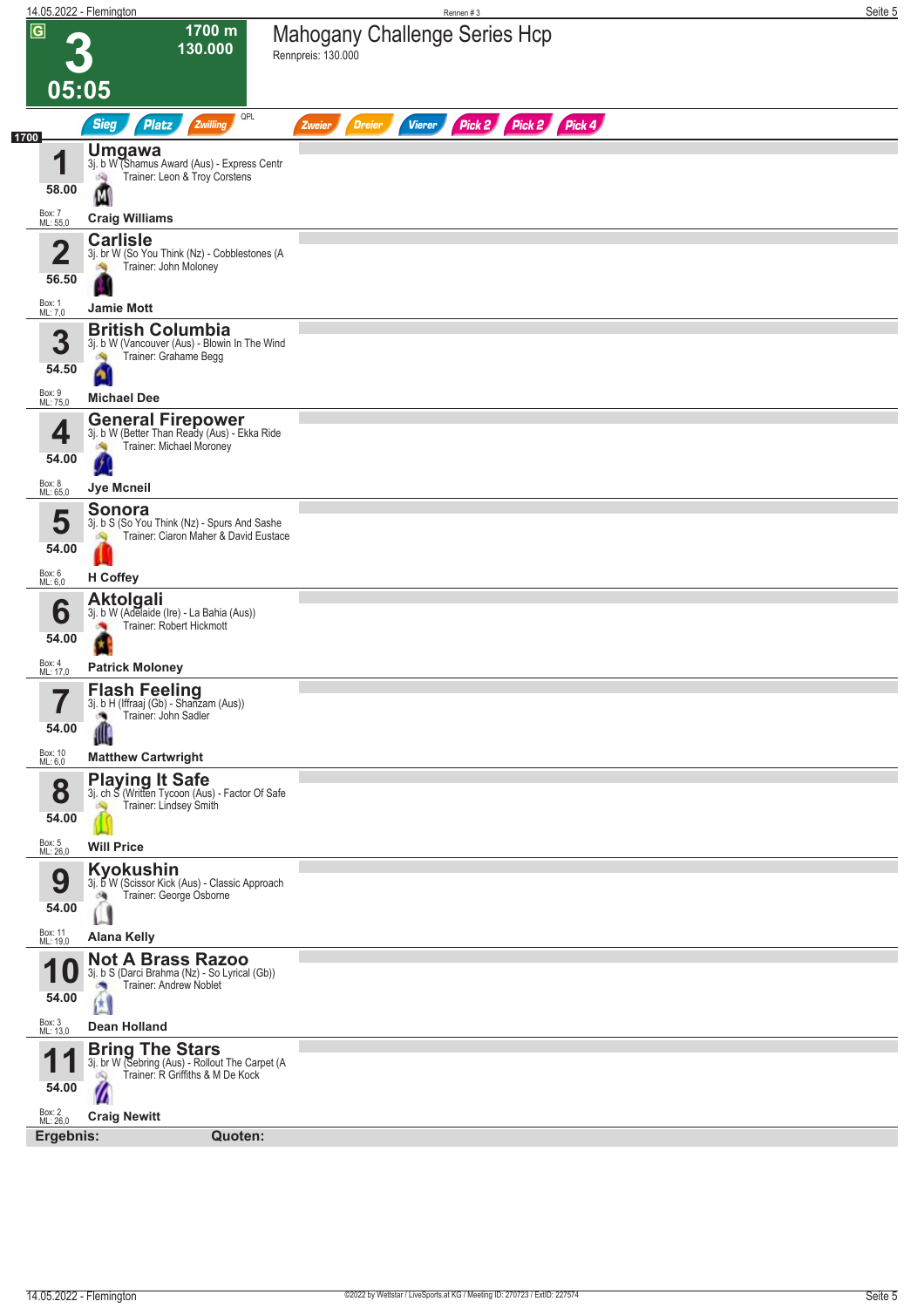|                             | 14.05.2022 - Flemington                                                                                                   | Rennen#4                                 |                             | Seite 6 |
|-----------------------------|---------------------------------------------------------------------------------------------------------------------------|------------------------------------------|-----------------------------|---------|
| $\overline{G}$              | 1400 m<br>130.000                                                                                                         | Leilani Series<br>Rennpreis: 130.000     |                             |         |
|                             | 05:41                                                                                                                     |                                          |                             |         |
|                             | QPL<br><b>Sieg</b><br><b>Platz</b><br>Zwilling                                                                            | <b>Vierer</b><br><b>Dreier</b><br>Zweier | Pick 2 Pick 2 Pick 4 Pick 6 |         |
| 1400<br>И<br>60.50          | <b>Vespertine</b><br>4j. b/br S (Epaulette (Aus) - Sweet Nothings (A<br>Trainer: Grahame Begg                             |                                          |                             |         |
| Box: 12<br>ML: 46,0         | <b>Logan Mcneil</b>                                                                                                       |                                          |                             |         |
| 2<br>60.00                  | <b>Butter Chicken</b><br>4j. br S (Savabeel (Aus) - Scintillula (Ire))<br>Trainer: Grahame Begg<br>ó.                     |                                          |                             |         |
| Box: 2<br>ML: 75,0          | <b>Craig Williams</b>                                                                                                     |                                          |                             |         |
| 3<br>59.00                  | <b>Need New Friends</b><br>5j. bl S (Shamus Award (Aus) - That's Amore (<br>Trainer: Danny O'brien<br>Q                   |                                          |                             |         |
| Box: 17<br>ML: 21,0         | Jye Mcneil                                                                                                                |                                          |                             |         |
| 4<br>59.00<br>Box: 13       | <b>Saigon</b><br>5j. b S <sup>7</sup> Am Invincible (Aus) - Saigon Tea (Nz<br>Trainer: Chris Waller                       |                                          |                             |         |
| ML: 10,0                    | <b>Craig Newitt</b>                                                                                                       |                                          |                             |         |
| 5<br>58.50                  | Laffalong<br>5j. b S (All Too Hard (Aus) - Smiles For Layla (<br>Trainer: Nigel Blackiston                                |                                          |                             |         |
| Box: 16<br>ML: 41,0         | <b>Michael Dee</b>                                                                                                        |                                          |                             |         |
| 6<br>58.00                  | Witchfulthinking<br>5j. b S (War Chant (Usa) - Rokeby's Witch (Au<br>Trainer: Andrew Noblet                               |                                          |                             |         |
| Box: 11<br>ML: 13,0         | <b>Patrick Moloney</b>                                                                                                    |                                          |                             |         |
| 7<br>H<br>57.00             | <b>It's Kind Of Magic</b><br>5j. br/bl S (So You Think (Nz) - Magically (Aus)<br>Trainer: Brent Stanley<br>۸              |                                          |                             |         |
| Box: 10<br>ML: 9,0          | H Coffey                                                                                                                  |                                          |                             |         |
| 8<br>56.50                  | <b>The Stylist</b><br>6j. b S (Swiss Ace (Aus) - Veva Girl (Aus))<br>Trainer: Deanne Taylor<br>ಾ<br>Ŵ                     |                                          |                             |         |
| Box: 3<br>ML: 51,0          | <b>Teodore Nugent</b>                                                                                                     |                                          |                             |         |
| 9<br>56.50                  | <b>Tripoli</b><br>4j. b S (Crowded House (Gb) - Katsumi (Aus))<br>Trainer: P G Carey                                      |                                          |                             |         |
| Box: 15<br>ML: 91,0         | <b>Celine Gaudray</b>                                                                                                     |                                          |                             |         |
| 56.00                       | <b>Adele Amour</b><br>3j. b S (Sebring (Aus) - Divine Rebel (Nz))<br>Trainer: John Sadler<br>θ                            |                                          |                             |         |
| Box: 1<br>ML: 44,0          | <b>Alana Kelly</b>                                                                                                        |                                          |                             |         |
| и<br>56.00                  | <b>Tilianam</b><br>3j. b S (Savabeel (Aus) - Spending (Nz))<br>Trainer: G Waterhouse & A Bott<br>⋿                        |                                          |                             |         |
| Box: 5<br>ML: 41,0          | Linda Meech                                                                                                               |                                          |                             |         |
| 55.50<br>Box: 8<br>ML: 51,0 | <b>Gunna Gunna</b><br>4j. ch S (Toronado (Ire) - Symphony Strings (A<br>Trainer: Chris Calthorpe<br>卧<br><b>Jack Hill</b> |                                          |                             |         |
|                             |                                                                                                                           |                                          |                             |         |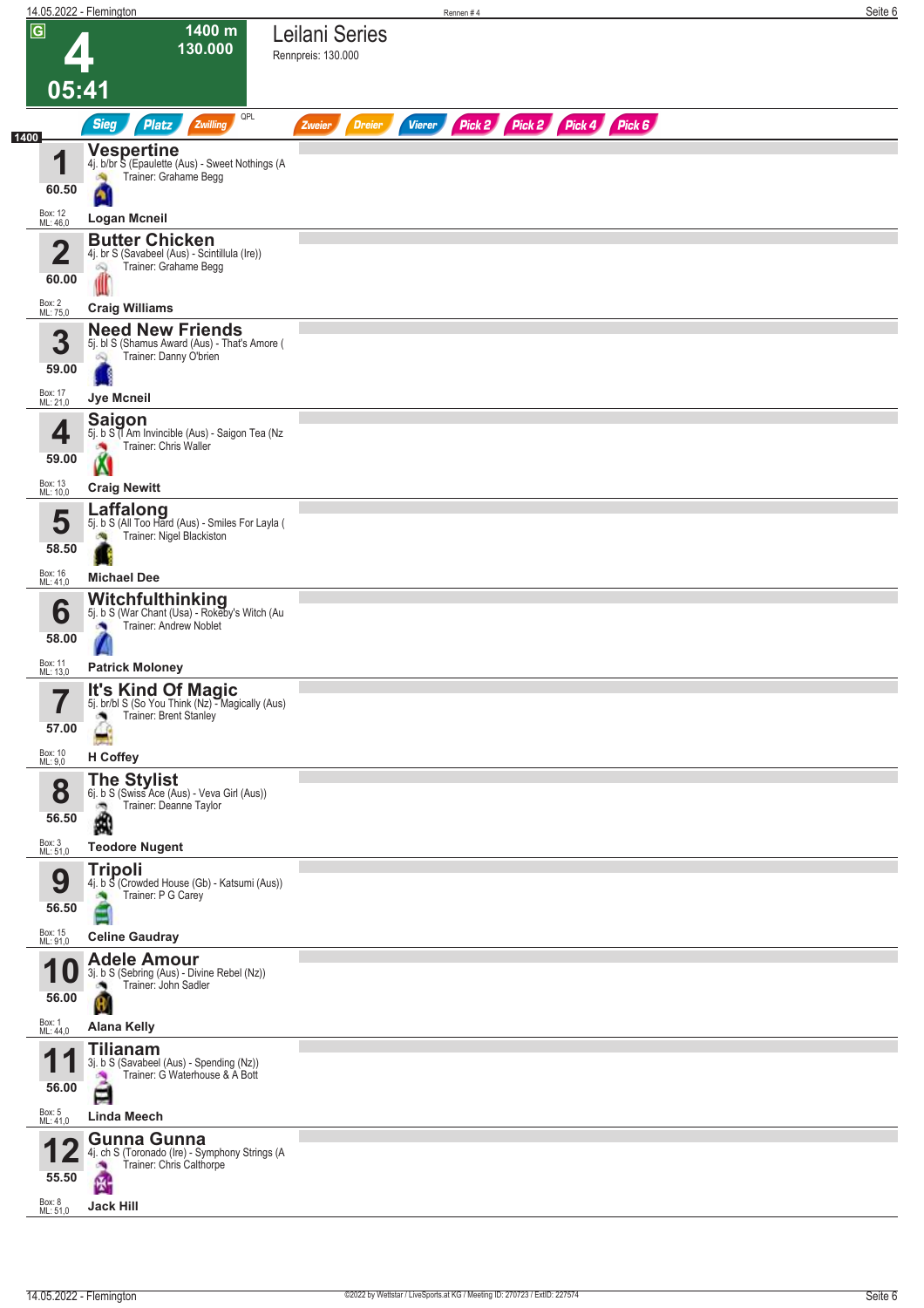|                     | 14.05.2022 - Flemington                                                                         |                                      | Rennen#4      |                             | Seite 7 |
|---------------------|-------------------------------------------------------------------------------------------------|--------------------------------------|---------------|-----------------------------|---------|
| $\sqrt{G}$          | 1400 m<br>130.000                                                                               | Leilani Series<br>Rennpreis: 130.000 |               |                             |         |
| 05:41               |                                                                                                 |                                      |               |                             |         |
|                     | QPL<br><b>Sieg</b><br><b>Platz</b><br>Zwilling                                                  | <b>Dreier</b><br>Zweier              | <b>Vierer</b> | Pick 2 Pick 2 Pick 4 Pick 6 |         |
|                     | <b>Kiss And Cry</b><br>6j. b S (Dundeel (Nz) - Skating On Ice (Aus))<br>Trainer: Michael Kent   |                                      |               |                             |         |
| 55.50               | 7                                                                                               |                                      |               |                             |         |
| Box: 14<br>ML: 51,0 | <b>Josh Richards</b>                                                                            |                                      |               |                             |         |
| 55.50               | La Spezia<br>4j. ch S (Toronado (Ire) - Lerichi (Nz))<br>Trainer: Jamie Edwards                 |                                      |               |                             |         |
| Box: 7<br>ML: 21,0  | Zac Spain                                                                                       |                                      |               |                             |         |
| 55.50               | <b>Millennial Girl</b><br>5j. b S (Reward For Effort (Aus) - Miss Grable<br>Trainer: S R Fisher |                                      |               |                             |         |
| Box: 4<br>ML: 201,0 | <b>Dean Holland</b>                                                                             |                                      |               |                             |         |
| O<br>54.50          | <b>Starring Role</b><br>5j. b S (Showcasing (Gb) - Donelmi (Nz))<br>Trainer: M D Hinton<br>đ.   |                                      |               |                             |         |
| Box: 9<br>ML: 12,0  | <b>Fred W Kersley</b>                                                                           |                                      |               |                             |         |
|                     | <b>Florent</b><br>5j. b/br S (Fiorente (Ire) - Stockpin (Nz))<br>Trainer: Tony Noonan           |                                      |               |                             |         |
| 54.00               |                                                                                                 |                                      |               |                             |         |
| Box: 6<br>ML: 19,0  | <b>Matthew Cartwright</b>                                                                       |                                      |               |                             |         |
| Ergebnis:           | Quoten:                                                                                         |                                      |               |                             |         |
|                     |                                                                                                 |                                      |               |                             |         |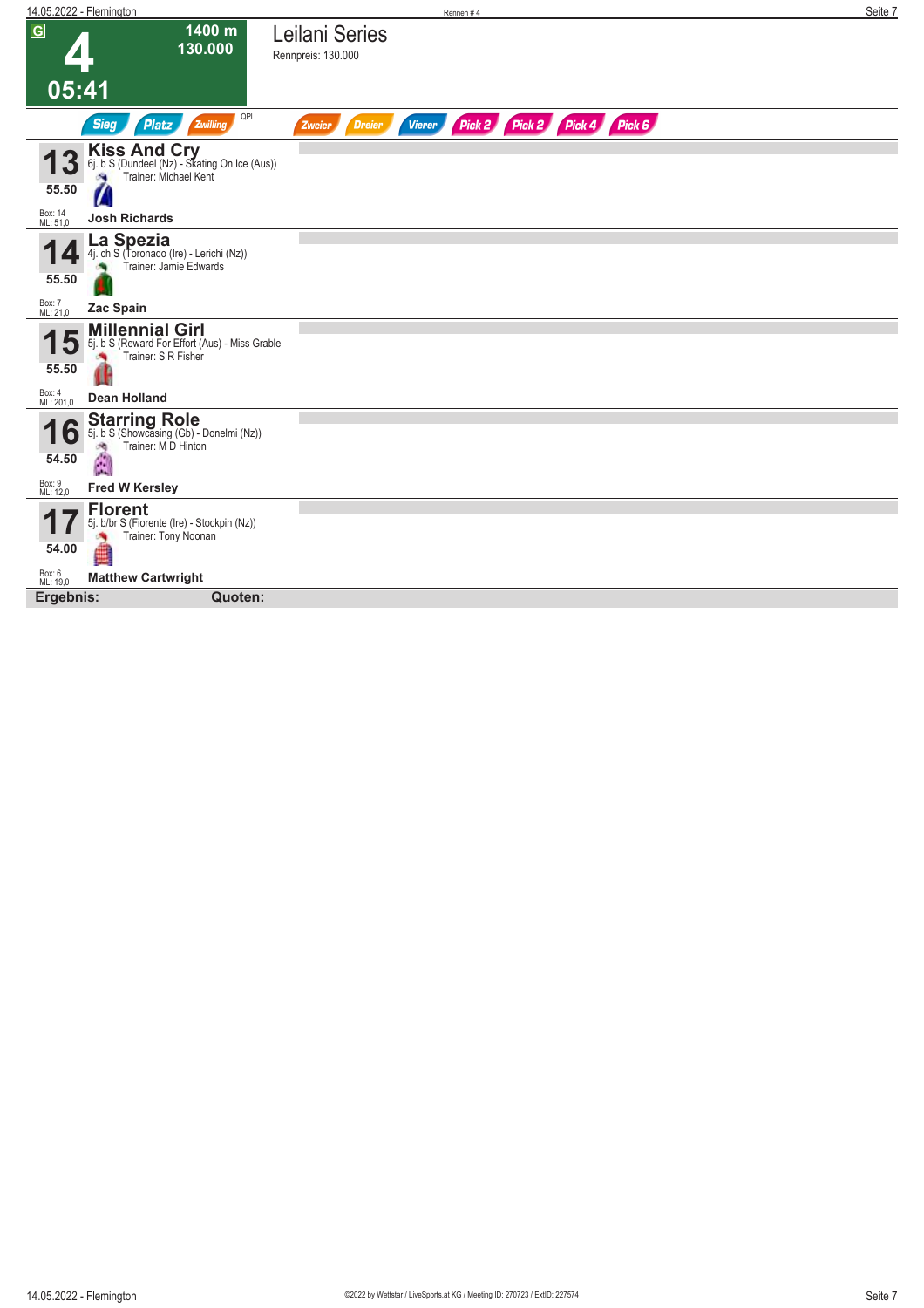|                                                | 14.05.2022 - Flemington                                                                                                   | Rennen#5                                                                | Seite 8 |
|------------------------------------------------|---------------------------------------------------------------------------------------------------------------------------|-------------------------------------------------------------------------|---------|
| $\overline{G}$<br>06:16                        | 1600 m<br>75.000                                                                                                          | 2022 Lexus Melb. Cup Tour-Bm78<br>Rennpreis: 75.000                     |         |
|                                                | QPL<br><b>Sieg</b><br>Zwilling<br><b>Platz</b>                                                                            | Pick 2 Pick 2 Pick 4 Pick 6<br><b>Vierer</b><br><b>Dreier</b><br>Zweier |         |
| 1600<br>1<br>61.00<br>Box: 19<br>ML: 15,0      | <b>Typhoon Harmony</b><br>5j. b W (Written Tycoon (Aus) - Jubilant Harmo<br>Trainer: Peter Gelagotis<br><b>Jye Mcneil</b> |                                                                         |         |
| $\mathbf{\Omega}$<br>$\blacktriangle$<br>60.50 | <b>Hezashocka</b><br>4j. b W (Shocking (Aus) - Shezakiwi (Nz))<br>Trainer: Mick Price & Michael Kent Jnr<br>$\infty$      |                                                                         |         |
| Box: 6<br>ML: 31,0                             | <b>Patrick Moloney</b>                                                                                                    |                                                                         |         |
| 3<br>60.00<br>Box: 7<br>ML: 51,0               | <b>Duke Of Plumpton</b><br>6j. b W (Bachelor Duke (Usa) - Inspire (Nz))<br>Trainer: Patrick Payne                         |                                                                         |         |
| 4<br>60.00                                     | <b>Kipps</b><br>5j. gr W (War Command (Usa) - Sixpenny Swe<br>Trainer: Ciaron Maher & David Eustace<br>a.<br>M            |                                                                         |         |
| Box: 2<br>ML: 16,0                             | <b>Ethan Brown</b>                                                                                                        |                                                                         |         |
| 5<br>60.00                                     | <b>The Regiment</b><br>7j. b W (Hinchinbrook (Aus) - Deloraine (Aus))<br>Trainer: John Moloney<br>淘                       |                                                                         |         |
| Box: 14<br>ML: 101,0                           | <b>Linda Meech</b>                                                                                                        |                                                                         |         |
| 6<br>59.50                                     | <b>Petruchio</b><br>7j. b W (New Approach (Ire) - The Shrew (Gb))<br>Trainer: Archie Alexander                            |                                                                         |         |
| Box: 13<br>ML: 31,0                            | <b>Josh Richards</b>                                                                                                      |                                                                         |         |
| 7<br>59.50                                     | The Big Buzz<br>6j. b W (Darci Brahma (Nz) - Della Lobra (Nz))<br>Trainer: David Brideoake<br>确                           |                                                                         |         |
| Box: 12<br>ML: 51,0                            | <b>Celine Gaudray</b>                                                                                                     |                                                                         |         |
| 8<br>59.00                                     | <b>Beltoro</b><br>4j. b W (Toronado (Ire) - Believabeel (Nz))<br>Trainer: Robert Hickmott                                 |                                                                         |         |
| Box: 5<br>ML: 5,0                              | <b>Logan Mcneil</b>                                                                                                       |                                                                         |         |
| 9<br>59.00                                     | <b>Lyrical Lad</b><br>4j. b/br W (Roman Emperor (Nz) - Grecian Mel<br>Trainer: Phillip Stokes                             |                                                                         |         |
| Box: 4<br>ML: 14,0                             | <b>Jamie Mott</b>                                                                                                         |                                                                         |         |
| А<br>58.50                                     | <b>Beaufort Park</b><br>6j. b W (Warhead (Aus) - Warlady (Nz))<br>Trainer: Saab Hasan                                     |                                                                         |         |
| Box: 8<br>ML: 31,0                             | <b>Fred W Kersley</b>                                                                                                     |                                                                         |         |
| И<br>58.50<br>Box: 1<br>ML: 31,0               | <b>Slipintothis</b><br>5j. b W (Proisir (Aus) - Lady Grace (Nz))<br>Trainer: Patrick Payne                                |                                                                         |         |
| 57.50                                          | Coolth<br>5j. b W (Dundeel (Nz) - Killarney Heights (Aus)<br>Trainer: T & C Mcevoy                                        |                                                                         |         |
| Box: 9<br>ML: 11,0                             | <b>Damien Thornton</b>                                                                                                    |                                                                         |         |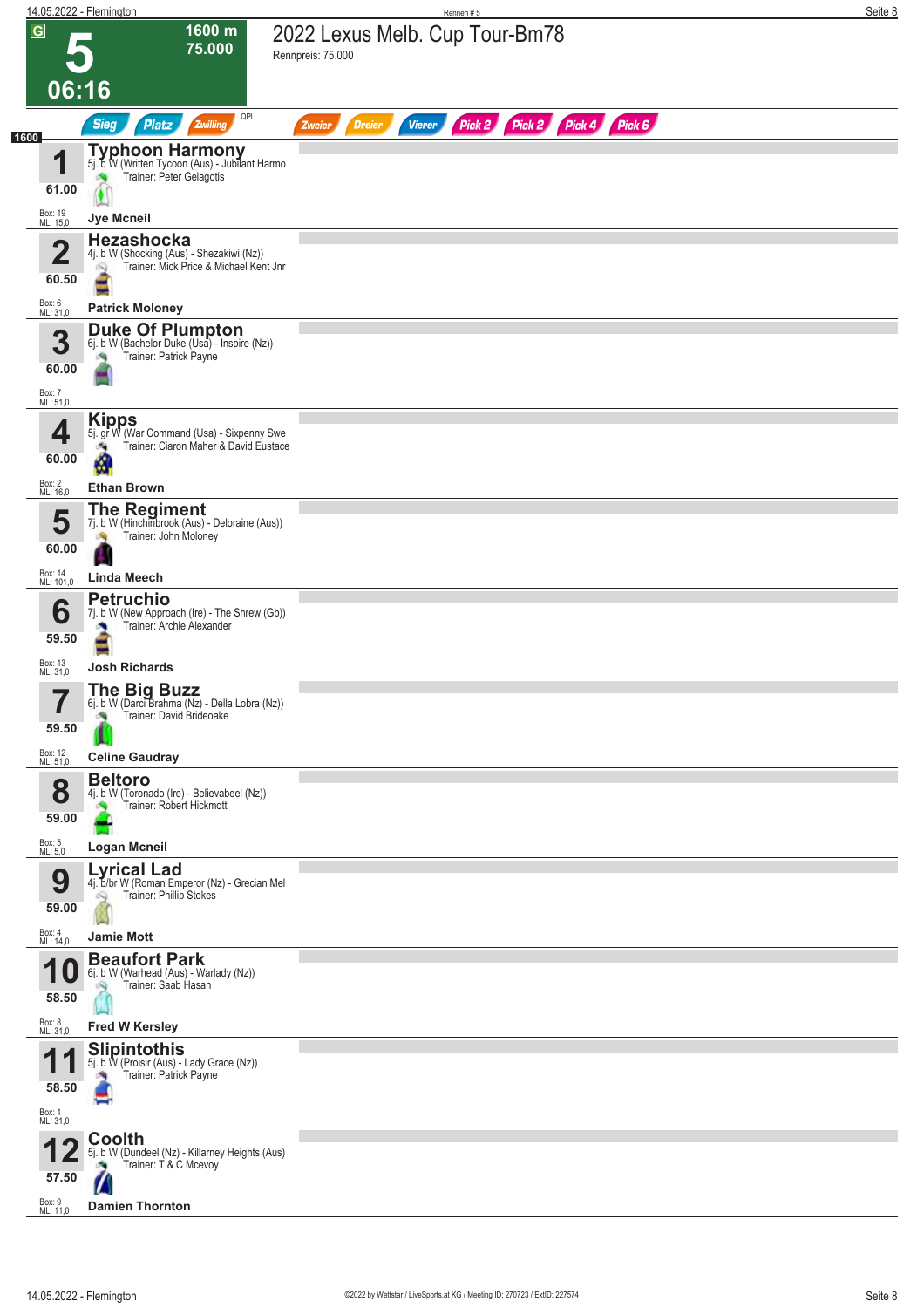| 14.05.2022 - Flemington                   |                                                                                                                            | Rennen#5                                                                | Seite 9 |
|-------------------------------------------|----------------------------------------------------------------------------------------------------------------------------|-------------------------------------------------------------------------|---------|
| $\overline{G}$                            | 1600 m<br>75.000                                                                                                           | 2022 Lexus Melb. Cup Tour-Bm78<br>Rennpreis: 75.000                     |         |
| 06:16                                     |                                                                                                                            |                                                                         |         |
|                                           | QPL<br><b>Sieg</b><br>Platz<br>Zwilling                                                                                    | Pick 2 Pick 2 Pick 4 Pick 6<br><b>Vierer</b><br><b>Dreier</b><br>Zweier |         |
| 57.50                                     | <b>Highland Jakk</b><br>5j. b W (Jakkalberry (Ire) - Alessandra (Nz))<br>Trainer: Robert Hickmott                          |                                                                         |         |
| Box: 3<br>ML: 20,0                        | <b>Michael Dee</b>                                                                                                         |                                                                         |         |
| 57.00<br>Box: 11<br>ML: 12,0              | <b>Hype</b><br>4j. b/br H (Siyouni (Fr) - Eavesdrop (Ire))<br>Trainer: Robert Hickmott<br><b>Alana Kelly</b>               |                                                                         |         |
|                                           |                                                                                                                            |                                                                         |         |
| 56.00                                     | <b>Barretta</b><br>4j. b W (Australia (Gb) - Secrete Marina (Ire))<br>Trainer: Ben & Jd Hayes<br>≘                         |                                                                         |         |
| Box: 16<br>ML: 10,0                       | <b>H</b> Coffey                                                                                                            |                                                                         |         |
| 0<br>56.00                                | <b>Vegas Knight</b><br>5j. b/br W (Declaration Of War (Usa) - Lycra L<br>Trainer: J T Conlan                               |                                                                         |         |
| Box: 18<br>ML: 81,0                       | <b>Teodore Nugent</b>                                                                                                      |                                                                         |         |
| 56.00                                     | <b>Austrata</b><br>5j. ch W (Australia (Gb) - Caserta (Gb))<br>Trainer: Chris Waller<br>۵                                  |                                                                         |         |
| Box: 20<br>ML: 21,0                       | <b>Craig Williams</b>                                                                                                      |                                                                         |         |
| <b>18</b><br>56.00<br>Box: 15<br>ML: 31,0 | <b>Tinandali</b><br>6j. b W (Oasis Dream (Gb) - Timarwa (Ire))<br>Trainer: Ciaron Maher & David Eustace<br>$\vert U \vert$ |                                                                         |         |
|                                           | <b>Sindacato</b>                                                                                                           |                                                                         |         |
| Q<br>1<br><u>i a</u><br>56.00             | 6j. b W (Per Incanto (Usa) - Wansesingyee (A<br>Trainer: Chris Waller<br>$\mathbb{R}$                                      |                                                                         |         |
| Box: 10<br>ML: 20,0                       | <b>Craig Newitt</b>                                                                                                        |                                                                         |         |
| 55.50<br>Box: 17<br>ML: 6,0               | <b>Vitruvius</b><br>4j. ch W (Star Witness (Aus) - Luchardo (Aus))<br>Trainer: Paul Preusker<br><b>Brett Prebble</b>       |                                                                         |         |
|                                           |                                                                                                                            |                                                                         |         |
| Ergebnis:                                 | Quoten:                                                                                                                    |                                                                         |         |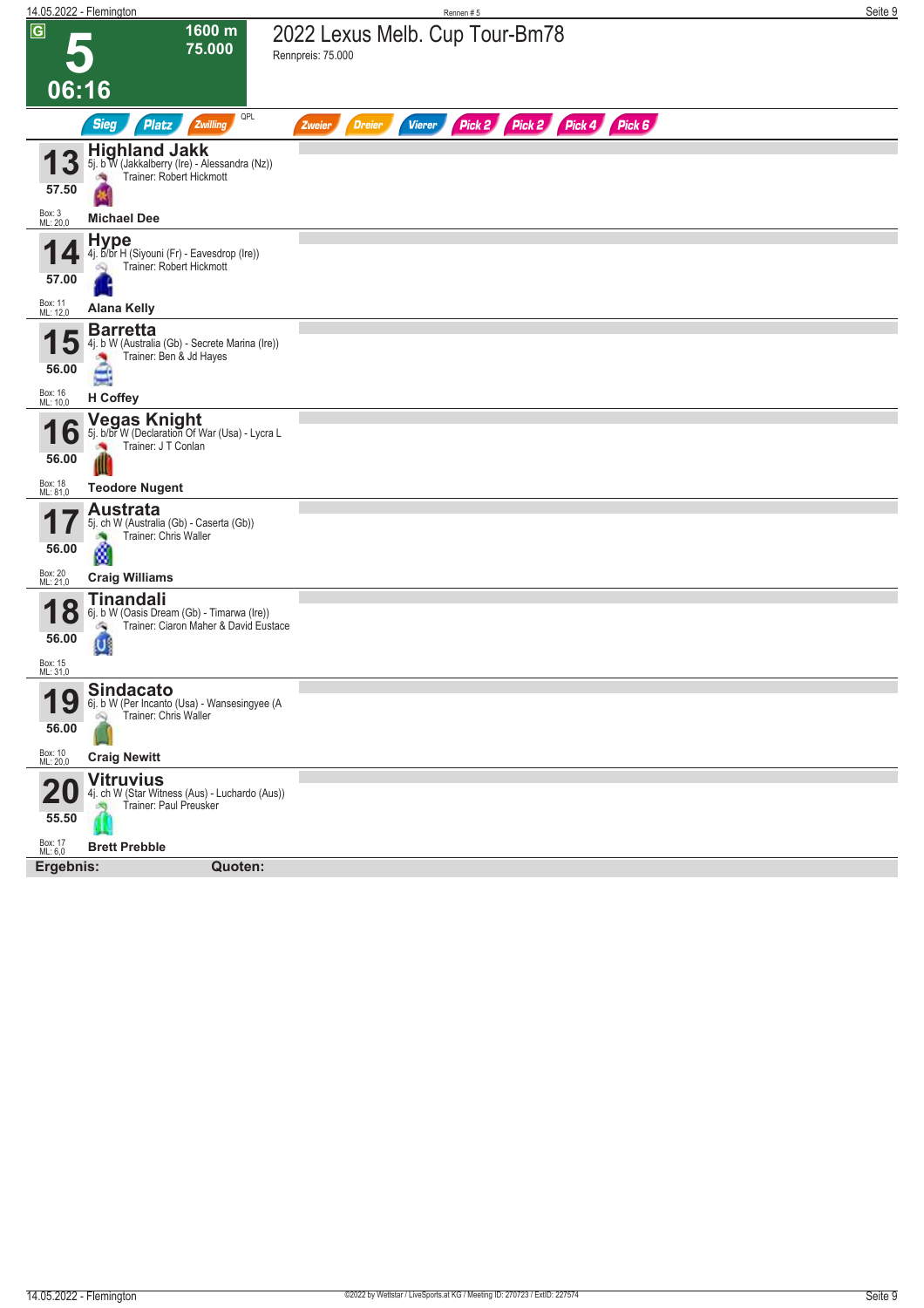|                                  | 14.05.2022 - Flemington                                                                                                  | Rennen#6                                                                | Seite 10 |
|----------------------------------|--------------------------------------------------------------------------------------------------------------------------|-------------------------------------------------------------------------|----------|
| $\overline{G}$                   | 1400 m<br>130.000                                                                                                        | <b>Silver Bowl Series Hcp</b><br>Rennpreis: 130.000                     |          |
|                                  | 06:51                                                                                                                    |                                                                         |          |
|                                  | QPL<br><b>Sieg</b><br>Zwilling<br><b>Platz</b>                                                                           | Pick 2 Pick 2 Pick 4 Pick 6<br><b>Vierer</b><br><b>Dreier</b><br>Zweier |          |
| 1400<br>И<br>58.00               | <b>Blazerro</b><br>3j. br W (Pierro (Aus) - Blazing Snitzel (Aus))<br>Trainer: Phillip Stokes<br>鸿                       |                                                                         |          |
| Box: 14<br>ML: 41,0              | <b>Craig Williams</b>                                                                                                    |                                                                         |          |
| $\overline{\mathbf{2}}$<br>58.00 | <b>Tonneofgrit</b><br>3j. b W (Winning Rupert (Aus) - Istanford (Usa<br>Trainer: Michael & Wayne & John Haw<br>肉         |                                                                         |          |
| Box: 5<br>ML: 18,0               | Jye Mcneil                                                                                                               |                                                                         |          |
| 3<br>56.00                       | <b>Subterranean</b><br>3j. b W (Rebel Dane (Aus) - Caves (Aus))<br>Trainer: Matthew Dunn<br>S)                           |                                                                         |          |
| Box: 11<br>ML: 61,0              | <b>Damien Thornton</b>                                                                                                   |                                                                         |          |
| 4<br>56.00<br>Box: 15            | The Art Of Flying<br>3j. b/br W (Flying Artie (Aus) - Canary (Aus))<br>Trainer: Ciaron Maher & David Eustace<br>H Coffey |                                                                         |          |
| ML: 14,0                         | <b>Ice Pick Nick</b>                                                                                                     |                                                                         |          |
| 5<br>54.50                       | 3j. b/br W (Frosted (Usa) - Tramell (Aus))<br>Trainer: Ciaron Maher & David Eustace                                      |                                                                         |          |
| Box: 1<br>ML: 42,0               | <b>Linda Meech</b>                                                                                                       |                                                                         |          |
| 6<br>54.50                       | <b>Star Of Chaos</b><br>3j. b S (Zoustar (Aus) - Mischief N Mayhem (G<br>Trainer: T & C Mcevoy<br>×                      |                                                                         |          |
| Box: 2<br>ML: 85,0               | <b>Will Price</b>                                                                                                        |                                                                         |          |
| 7<br>$\blacksquare$<br>54.00     | Daily Bugle<br>3j. b H (Press Statement (Aus) - Hold Me Clos<br>Trainer: R Griffiths & M De Kock<br>dQ.                  |                                                                         |          |
| Box: 3<br>ML: 41,0               | <b>Matthew Cartwright</b>                                                                                                |                                                                         |          |
| 8<br>54.00                       | <b>Jimmy The Bear</b><br>3j. ch W (Jimmy Creed (Usa) - Belvedere Roa<br>Trainer: Patrick Payne<br>×.                     |                                                                         |          |
| Box: 13<br>ML: 41,0              | <b>Teodore Nugent</b>                                                                                                    |                                                                         |          |
| 9<br>54.00<br>Box: 7<br>ML: 34,0 | <b>Arran Bay</b><br>3j. ch W (All Too Hard (Aus) - Stolen Girlfriend<br>Trainer: Phillip Stokes<br><b>Alana Kelly</b>    |                                                                         |          |
|                                  | <b>Deprivation</b>                                                                                                       |                                                                         |          |
| 54.00                            | 3j. b/br W (No Nay Never (Usa) - Lysistrata (A<br>Trainer: Mick Price & Michael Kent Jnr                                 |                                                                         |          |
| Box: 4<br>ML: 19,0               | <b>Craig Newitt</b>                                                                                                      |                                                                         |          |
| И<br>54.00                       | <b>Volcanic Rock</b><br>3j. b/br W (Hinchinbrook (Aus) - Heat Of The F<br>Trainer: M & L Cerchi<br>U                     |                                                                         |          |
| Box: 12<br>ML: 201,0             | Dean Holland                                                                                                             |                                                                         |          |
| 54.00                            | <b>Sempreinte</b><br>3j. ch W (Sebring (Aus) - Footprint (Aus))<br>Trainer: G Waterhouse & A Bott                        |                                                                         |          |
| Box: 9<br>ML: 19.0               | <b>Brett Prebble</b>                                                                                                     |                                                                         |          |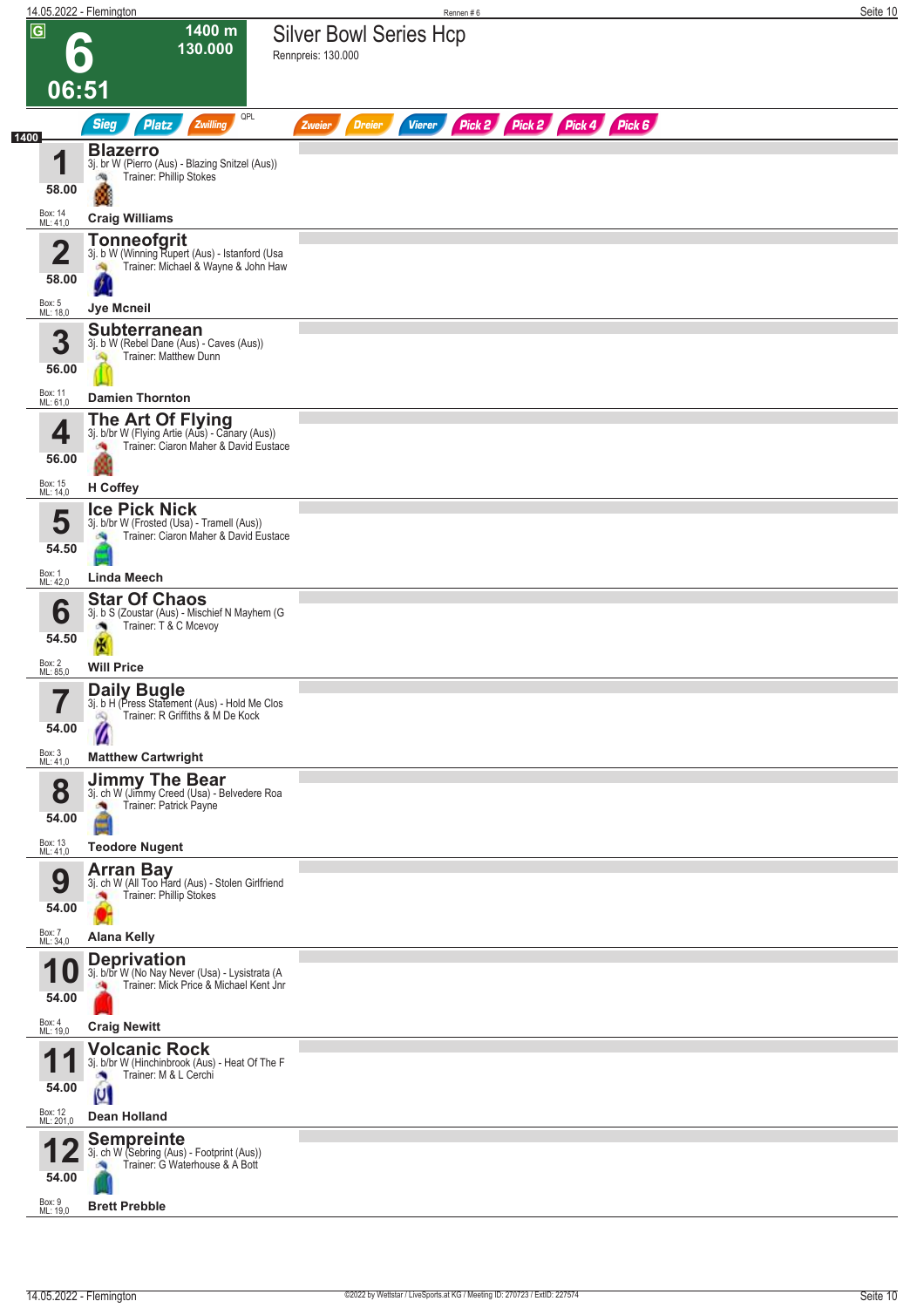| 14.05.2022 - Flemington                       |                                                                                                   |                                                     | Rennen#6      |                             | Seite 11 |
|-----------------------------------------------|---------------------------------------------------------------------------------------------------|-----------------------------------------------------|---------------|-----------------------------|----------|
| $\overline{G}$<br>b                           | 1400 m<br>130.000                                                                                 | <b>Silver Bowl Series Hcp</b><br>Rennpreis: 130.000 |               |                             |          |
| 06:51                                         |                                                                                                   |                                                     |               |                             |          |
| <b>Sieg</b><br><b>Platz</b>                   | QPL<br>Zwilling                                                                                   | Dreier<br>Zweier                                    | <b>Vierer</b> | Pick 2 Pick 2 Pick 4 Pick 6 |          |
| <b>Cardinal Gem</b><br>3<br>54.00<br>۵        | 3j. b W (Choisir (Aus) - Eloquent Ruby (Aus))<br>Trainer: Grahame Begg                            |                                                     |               |                             |          |
| Box: 6<br>ML: 8,0<br><b>Michael Dee</b>       |                                                                                                   |                                                     |               |                             |          |
| 54.00<br>ø                                    | <b>Cheerful Moment</b><br>3j. b/br W (Mongolian Khan (Aus) - Baralo'kas<br>Trainer: Lindsey Smith |                                                     |               |                             |          |
| Box: 10<br>ML: 51,0<br><b>Patrick Moloney</b> |                                                                                                   |                                                     |               |                             |          |
| 54.00<br>Box: 16<br>ML: 18,0                  | <b>Bella Rouge</b><br>3j. b S (I Am Invincible (Aus) - Choose (Aus))<br>Trainer: Chris Waller     |                                                     |               |                             |          |
| <b>Rusheen</b><br>۰<br>54.00                  | 3j. ch W (Toronado (Ire) - Irish Rose (Aus))<br>Trainer: Tony Noonan                              |                                                     |               |                             |          |
| Box: 8<br>ML: 91,0<br><b>Josh Richards</b>    |                                                                                                   |                                                     |               |                             |          |
| Ergebnis:                                     | Quoten:                                                                                           |                                                     |               |                             |          |
|                                               |                                                                                                   |                                                     |               |                             |          |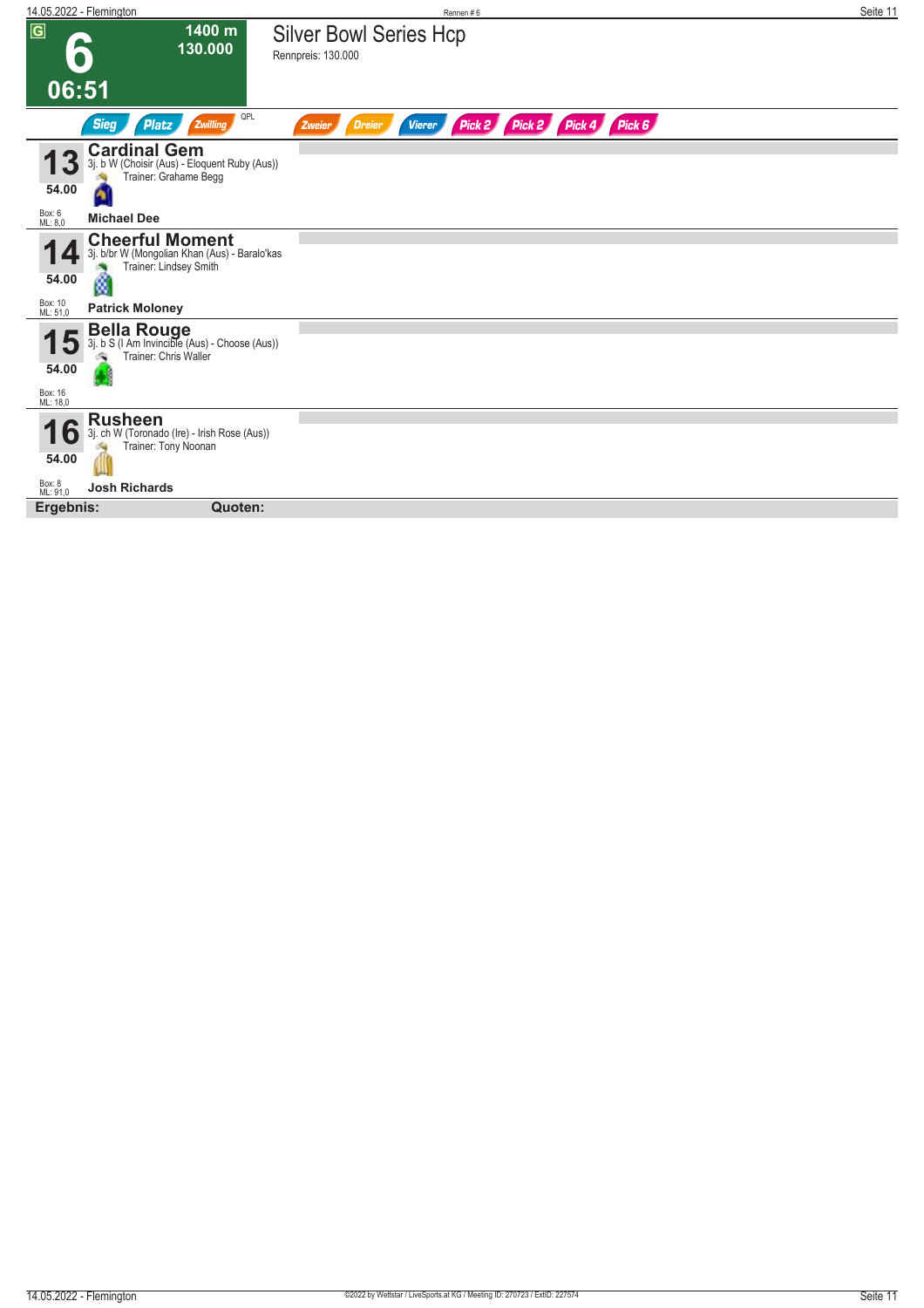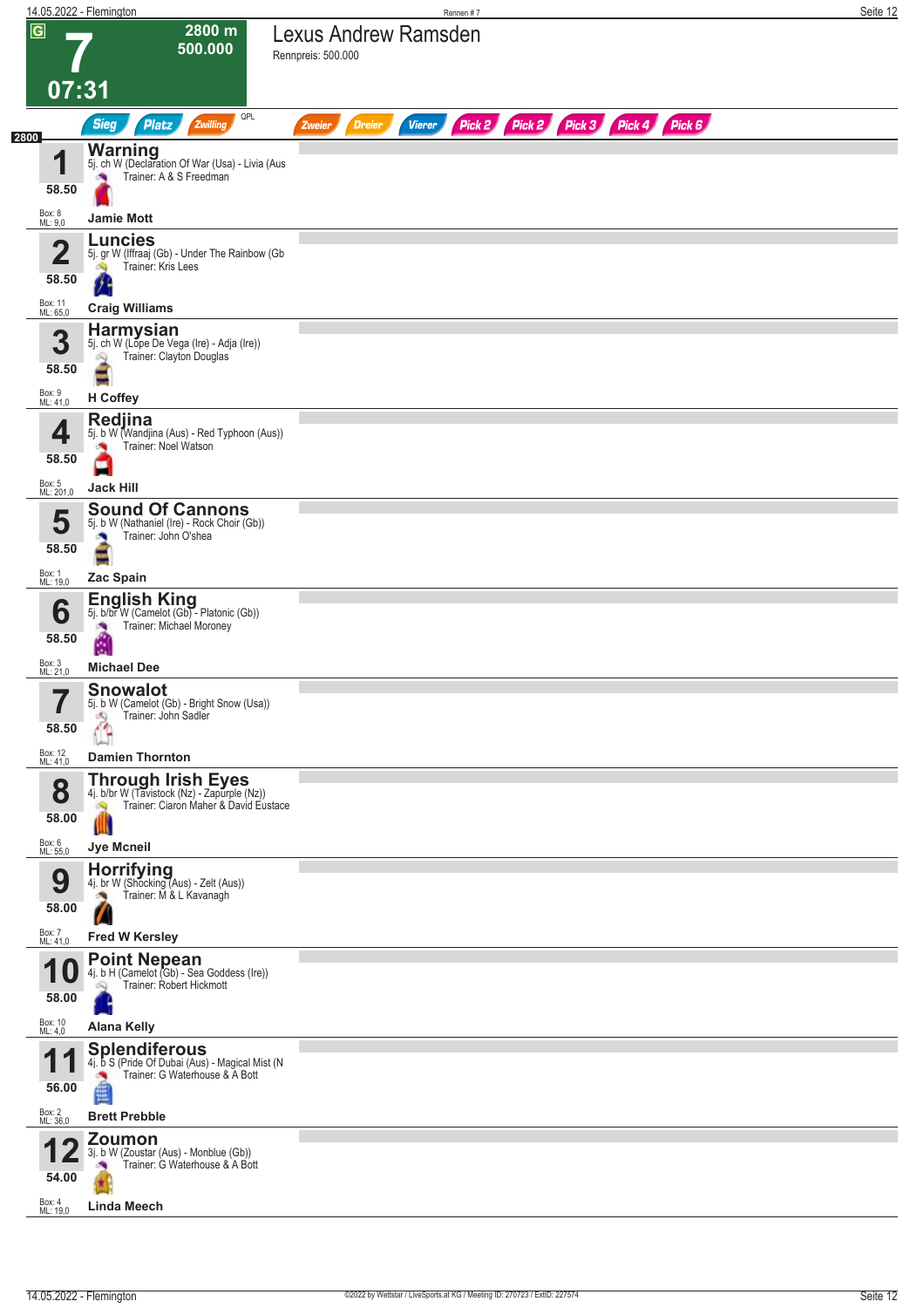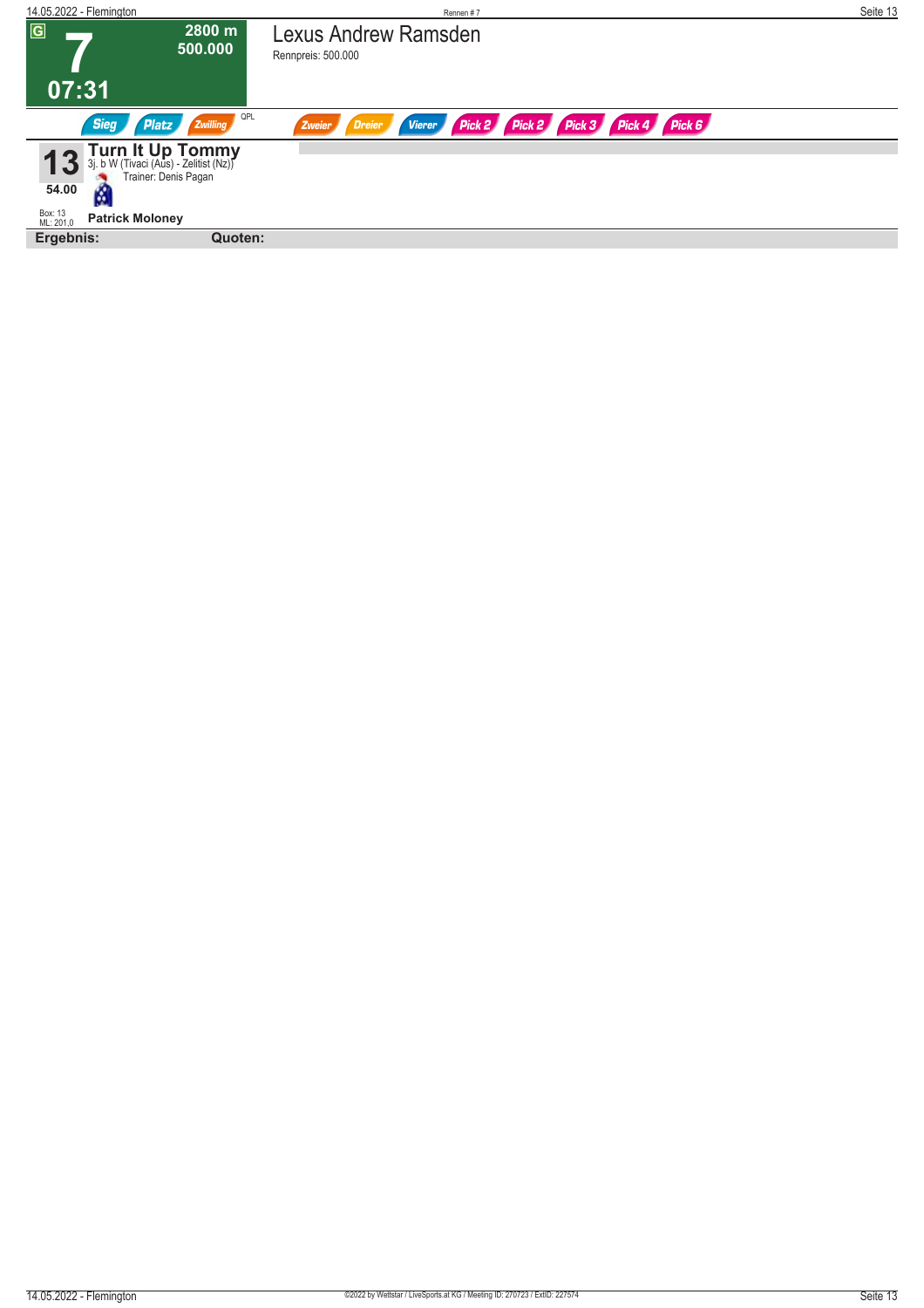| 14.05.2022 - Flemington                                                                                                                                                                               | Rennen #8                                                                         | Seite 14 |
|-------------------------------------------------------------------------------------------------------------------------------------------------------------------------------------------------------|-----------------------------------------------------------------------------------|----------|
| $\overline{G}$<br>1400 m<br>130.000<br>08:10                                                                                                                                                          | Vrc-Crv Winter C'ship<br>Rennpreis: 130.000                                       |          |
| QPL<br><b>Sieg</b><br>Zwilling<br><b>Platz</b><br>1400                                                                                                                                                | Pick 2 Pick 3 Pick 4 Pick 6<br>Pick 2<br><b>Dreier</b><br><b>Vierer</b><br>Zweier |          |
| Justacanta<br>4<br>8j. b W (Per Incanto (Usa) - Just Casual (Nz))<br>Trainer: Patrick Payne<br>×<br>60.00<br>Box: 10<br>ML: 21,0<br><b>Celine Gaudray</b>                                             |                                                                                   |          |
| <b>Begood Toya Mother</b><br>7j. b/br W (Myboycharlie (Ire) - Lady Of Helena<br>$\overline{\mathbf{2}}$<br>Trainer: Daniel Bowman<br>59.00                                                            |                                                                                   |          |
| Box: 4<br>ML: 26,0<br>H Coffey<br><b>Morvada</b><br>3<br>8j. b W (Mossman (Aus) - Carnegie Minstrel (<br>Trainer: Peter Jolly<br>×,<br>59.00<br>薗<br>Box: 11<br><b>Linda Meech</b>                    |                                                                                   |          |
| ML: 9,0<br><b>Great Again</b><br>9j. br W (Viscount (Aus) - Free At Last (Nz))<br>4<br>Trainer: Lindsey Smith<br>鸬<br>57.50<br>Box: 16<br>ML: 21,0<br><b>Will Price</b>                               |                                                                                   |          |
| <b>Lightning Jack</b><br>5<br>5j. b W (Per Incanto (Usa) - La Petite (Nz))<br>Trainer: Annabel Neasham<br>ഘ<br>57.50<br>Ą<br>Box: 9<br>ML: 9,0<br><b>Fred W Kersley</b>                               |                                                                                   |          |
| <b>Superium</b><br>6<br>5j. ch W (Verrazano (Usa) - Rosie's Halo (Aus)<br>Trainer: Michael & Wayne & John Haw<br>×<br>57.00<br>Box: 20                                                                |                                                                                   |          |
| <b>Jye Mcneil</b><br>ML: 15,0<br><b>Edison</b><br>$\rightarrow$<br>5j. b/br W (Fastnet Rock (Aus) - A Million Tear<br>Trainer: Nick Ryan<br>56.00<br>٠                                                |                                                                                   |          |
| Box: 12<br>ML: 26,0<br><b>Patrick Moloney</b>                                                                                                                                                         |                                                                                   |          |
| <b>Bold Star</b><br>8<br>6j. b/br W (Needs Further (Aus) - Alzahra Star<br>Trainer: G Richards & D Moyle<br>Q<br>54.00<br>Ш<br>Box: 8<br>ML: 15,0<br><b>Matthew Cartwright</b>                        |                                                                                   |          |
| <b>Biometric</b><br>9<br>6j. br W (Bated Breath (Gb) - Bionic (Gb))<br>Trainer: Ben & Jd Hayes<br>53.50<br>Box: 18<br>ML: 18,0<br><b>Michael Dee</b>                                                  |                                                                                   |          |
| <b>Mystery Shot</b><br>и<br>5j. b W (Shooting To Win (Aus) - Mystique (Nz<br>Trainer: Lindsey Smith<br>53.50                                                                                          |                                                                                   |          |
| Box: 6<br>ML: 12,0<br><b>Craig Newitt</b><br><b>Parure</b><br>И<br>4j. b S (Fastnet Rock (Aus) - Fontein Ruby (Au<br>Trainer: Ben & Jd Hayes<br>53.00<br>Box: 13<br>ML: 26,0<br><b>Craig Williams</b> |                                                                                   |          |
| <b>Paul's Regret</b><br>5j. b S (Canford Cliffs (Ire) - Denison Star (Aus<br>Trainer: Peter Chow<br>53.00<br>Box: 3<br>ML: 21,0<br><b>Damien Thornton</b>                                             |                                                                                   |          |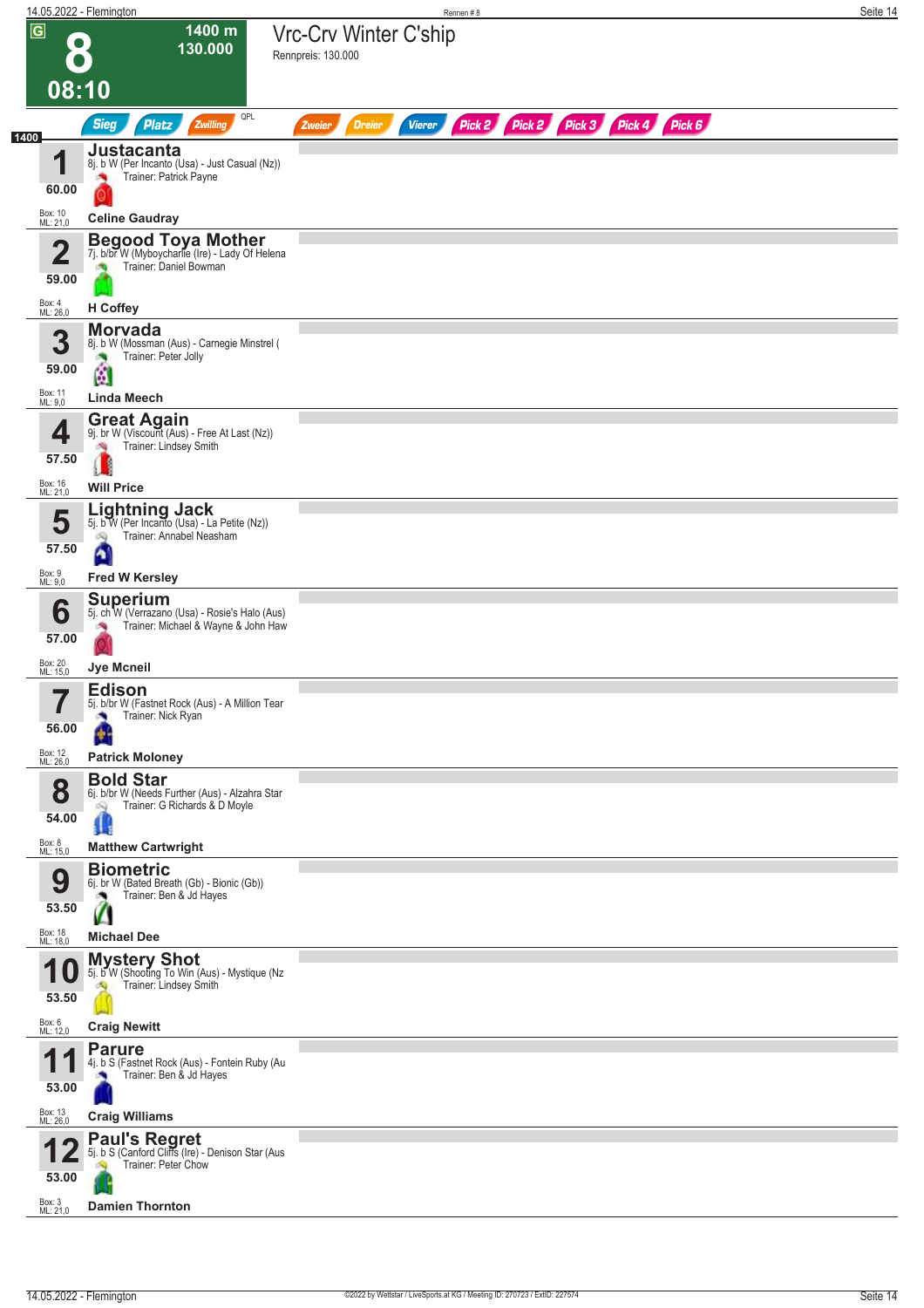| 14.05.2022 - Flemington |                                                                            | Rennen#8                                                                       | Seite 15 |
|-------------------------|----------------------------------------------------------------------------|--------------------------------------------------------------------------------|----------|
| $\overline{G}$          | 1400 m                                                                     | Vrc-Crv Winter C'ship                                                          |          |
| $\bullet$               | 130.000                                                                    |                                                                                |          |
|                         |                                                                            | Rennpreis: 130.000                                                             |          |
|                         |                                                                            |                                                                                |          |
| 08:10                   |                                                                            |                                                                                |          |
|                         | QPL<br><b>Sieg</b><br><b>Platz</b><br>Zwilling                             | Pick 2 Pick 2 Pick 3 Pick 4 Pick 6<br><b>Vierer</b><br><b>Dreier</b><br>Zweier |          |
|                         | <b>Matowi</b>                                                              |                                                                                |          |
|                         | 6j. b W (Ocean Park (Nz) - Warm Whispers (N<br>Trainer: Mitchell Beer<br>æ |                                                                                |          |
| 53.00                   | U                                                                          |                                                                                |          |
|                         |                                                                            |                                                                                |          |
| Box: 5<br>ML: 101,0     | <b>Teodore Nugent</b>                                                      |                                                                                |          |
| q                       | <b>Morrissy</b><br>6j. ch H (Snitzel (Aus) - Extension Of Time (Au         |                                                                                |          |
|                         | Trainer: Simon Ryan                                                        |                                                                                |          |
| 53.00                   |                                                                            |                                                                                |          |
|                         |                                                                            |                                                                                |          |
| Box: 17<br>ML: 81,0     | Dean Holland                                                               |                                                                                |          |
|                         | <b>Stay Gold</b><br>5j. b S (Toorak Toff (Aus) - Gold Lottey (Aus))        |                                                                                |          |
|                         | Trainer: Danny O'brien                                                     |                                                                                |          |
| 53.00                   |                                                                            |                                                                                |          |
| Box: 14<br>ML: 15,0     | <b>Josh Richards</b>                                                       |                                                                                |          |
|                         | Aquagirl                                                                   |                                                                                |          |
| O                       | 4j. ch S (Headwater (Aus) - Galapagos Girl (A                              |                                                                                |          |
| 53.00                   | Trainer: Phillip Stokes<br>$\frac{2}{2}$                                   |                                                                                |          |
|                         |                                                                            |                                                                                |          |
| Box: 2<br>ML: 14,0      | <b>Alana Kelly</b>                                                         |                                                                                |          |
|                         | <b>Triple Missile</b>                                                      |                                                                                |          |
| 1                       | 4j. b W (Smart Missile (Aus) - Triple Latte (Usa<br>Trainer: Lindsey Smith |                                                                                |          |
| 53.00                   | đ9<br>Ø                                                                    |                                                                                |          |
|                         |                                                                            |                                                                                |          |
| Box: 7<br>ML: 55,0      | <b>Craig Newitt</b>                                                        |                                                                                |          |
|                         | <b>Beehunter</b>                                                           |                                                                                |          |
| <b>18</b>               | 5j. b W (Toronado (Ire) - Safe (Aus))<br>Trainer: John Sadler<br>Q         |                                                                                |          |
| 53.00                   |                                                                            |                                                                                |          |
|                         |                                                                            |                                                                                |          |
| Box: 15<br>ML: 13,0     | <b>Alana Kelly</b>                                                         |                                                                                |          |
| Q<br>1                  | <b>Mr Exclusive</b><br>6j. b W (Magnus (Aus) - Purple Butterfly (Aus))     |                                                                                |          |
| I J                     | Trainer: Matthew Brown                                                     |                                                                                |          |
| 53.00                   |                                                                            |                                                                                |          |
| Box: 1<br>ML: 71,0      |                                                                            |                                                                                |          |
|                         |                                                                            |                                                                                |          |
|                         | <b>He's The Real Deel</b><br>5j. b W (Dundeel (Nz) - Gentle Woman (Aus))   |                                                                                |          |
|                         | Trainer: Matthew Brown                                                     |                                                                                |          |
| 53.00                   |                                                                            |                                                                                |          |
| Box: 19<br>ML: 26,0     |                                                                            |                                                                                |          |
| Ergebnis:               | Quoten:                                                                    |                                                                                |          |
|                         |                                                                            |                                                                                |          |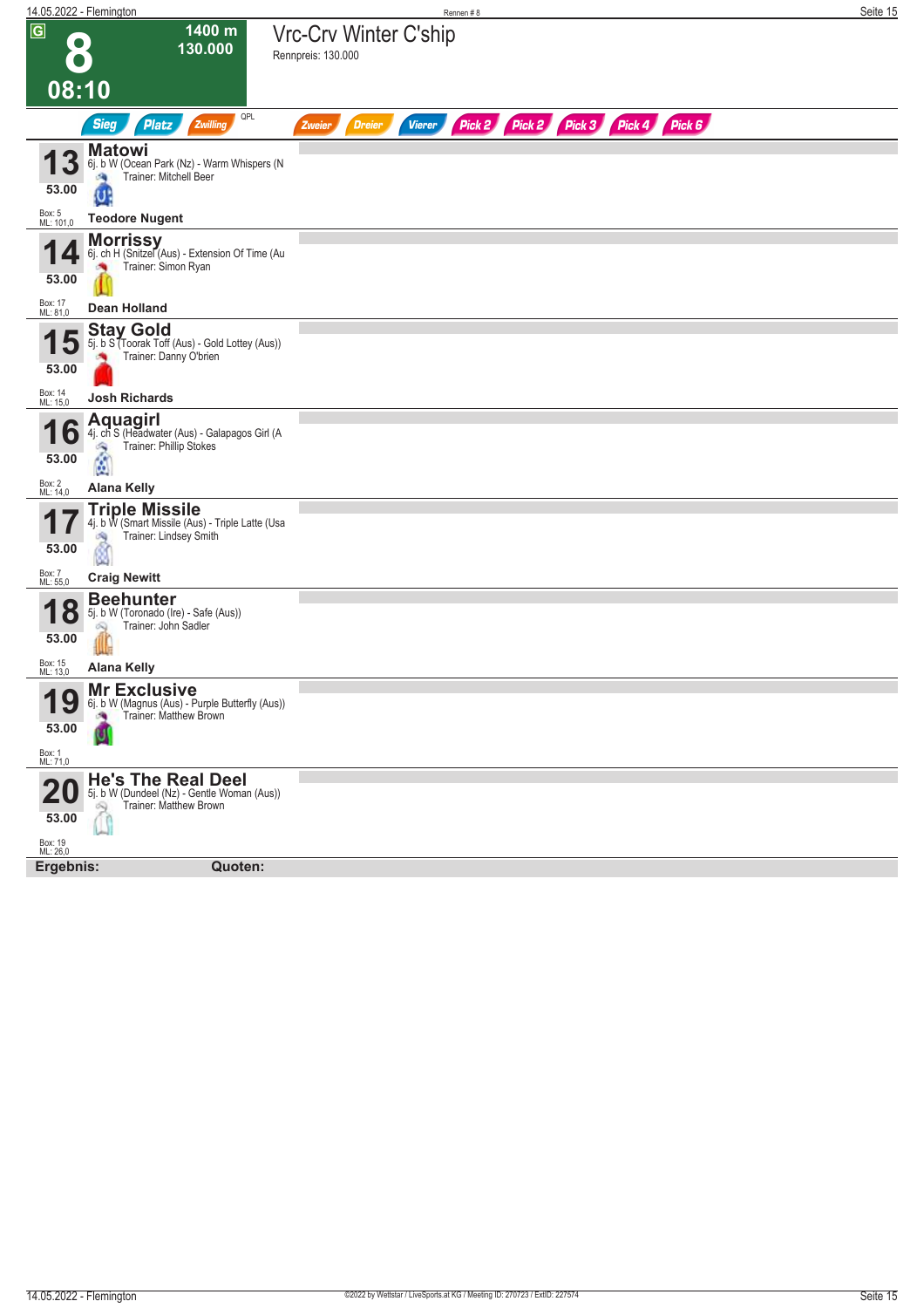|                |                                  | 14.05.2022 - Flemington                                                                                                                     | Rennen#9                                                                | Seite 16 |
|----------------|----------------------------------|---------------------------------------------------------------------------------------------------------------------------------------------|-------------------------------------------------------------------------|----------|
| $\overline{G}$ |                                  | 1000 m<br>130.000                                                                                                                           | Santa Ana Lane Sprint<br>Rennpreis: 130.000                             |          |
|                | 08:46                            |                                                                                                                                             |                                                                         |          |
|                |                                  | QPL<br><b>Sieg</b><br>Zwilling<br><b>Platz</b>                                                                                              | Pick 2 Pick 3 Pick 4 Pick 6<br><b>Vierer</b><br><b>Dreier</b><br>Zweier |          |
| 1000           | И<br>60.50                       | Dosh<br>3j. ch S (Rich Enuff (Aus) - Raise Up (Aus))<br>Trainer: Grahame Begg                                                               |                                                                         |          |
|                | Box: 10<br>ML: 42,0              | <b>Logan Mcneil</b>                                                                                                                         |                                                                         |          |
|                | 2<br>60.50                       | <b>How Womantic</b><br>5j. b/br S (The Wow Signal (Ire) - Banderilla (A<br>Trainer: Ciaron Maher & David Eustace<br>Ø9                      |                                                                         |          |
|                | Box: 2<br>ML: 65,0               | <b>Josh Richards</b>                                                                                                                        |                                                                         |          |
|                | 3<br>58.50                       | <b>Falls</b><br>6j. b W (Niagara (Aus) - Windsorclass (Nz))<br>Trainer: Michael Kent                                                        |                                                                         |          |
|                | Box: 13<br>ML: 201,0             | <b>Ethan Brown</b>                                                                                                                          |                                                                         |          |
|                | 4<br>58.00                       | <b>Ashford Street</b><br>4j. b W (Moshe (Aus) - Magic By Gosh (Aus))<br>Trainer: K M Elford<br>оŊ<br>Â                                      |                                                                         |          |
|                | Box: 3<br>ML: 13,0               | <b>Teodore Nugent</b><br><b>Fine Dane</b>                                                                                                   |                                                                         |          |
|                | 5<br>57.50                       | 6j. b/br W (Danerich (Aus) - Fine Feelings (Au<br>Trainer: John Moloney                                                                     |                                                                         |          |
|                | Box: 4<br>ML: 41,0               | <b>Patrick Moloney</b>                                                                                                                      |                                                                         |          |
|                | 6<br>57.50                       | Young Liam<br>5j. b W (Exceed And Excel (Aus) - Imprimis (A<br>Trainer: M & L Cerchi                                                        |                                                                         |          |
|                | Box: 12<br>ML: 17,0              | U<br><b>Dean Holland</b>                                                                                                                    |                                                                         |          |
|                | 7<br>ı<br>56.50                  | Rock Prophet<br>5j. b W (Moshe (Aus) - Stiletto Rock (Aus))<br>Trainer: R J Besanko<br>×                                                    |                                                                         |          |
|                | Box: 5<br>ML: 41,0               | <b>Craig Newitt</b>                                                                                                                         |                                                                         |          |
|                | 8<br>56.00                       | <b>Sam's Image</b><br>7j. b W (All American (Aus) - Illusionist (Aus))<br>Trainer: John Sadler                                              |                                                                         |          |
|                | Box: 1<br>ML: 26,0               | <b>Matthew Cartwright</b>                                                                                                                   |                                                                         |          |
|                | 9<br>55.50                       | <b>Huffington</b><br>5j. ch S (Written Tycoon (Aus) - Katie Belle (A<br>Trainer: Phillip Stokes<br>a.                                       |                                                                         |          |
|                | Box: 8<br>ML: 41,0               | Zac Spain                                                                                                                                   |                                                                         |          |
|                | 55.50                            | <b>Twist Of Fury</b><br>4j. ch S (Written Tycoon (Aus) - Shamalia (Aus<br>Trainer: David Brideoake<br>ಷ<br> 0                               |                                                                         |          |
|                | Box: 6<br>ML: 9,0                | <b>Celine Gaudray</b>                                                                                                                       |                                                                         |          |
|                | и<br>55.50<br>Box: 9<br>ML: 85,0 | Whipcracker Way<br>5j. b/br W (Shamus Award (Aus) - Zombie Dan<br>Trainer: Phillip Stokes<br>đQ<br>$\hat{\mathbf{u}}$<br><b>Alana Kelly</b> |                                                                         |          |
|                |                                  | <b>Easy Single</b>                                                                                                                          |                                                                         |          |
|                | 54.50<br>Box: 7                  | 4j. b W (Not A Single Doubt (Aus) - Special Lo<br>Trainer: Ciaron Maher & David Eustace<br>Q                                                |                                                                         |          |
|                | ML: 6,0                          | <b>Jye Mcneil</b>                                                                                                                           |                                                                         |          |